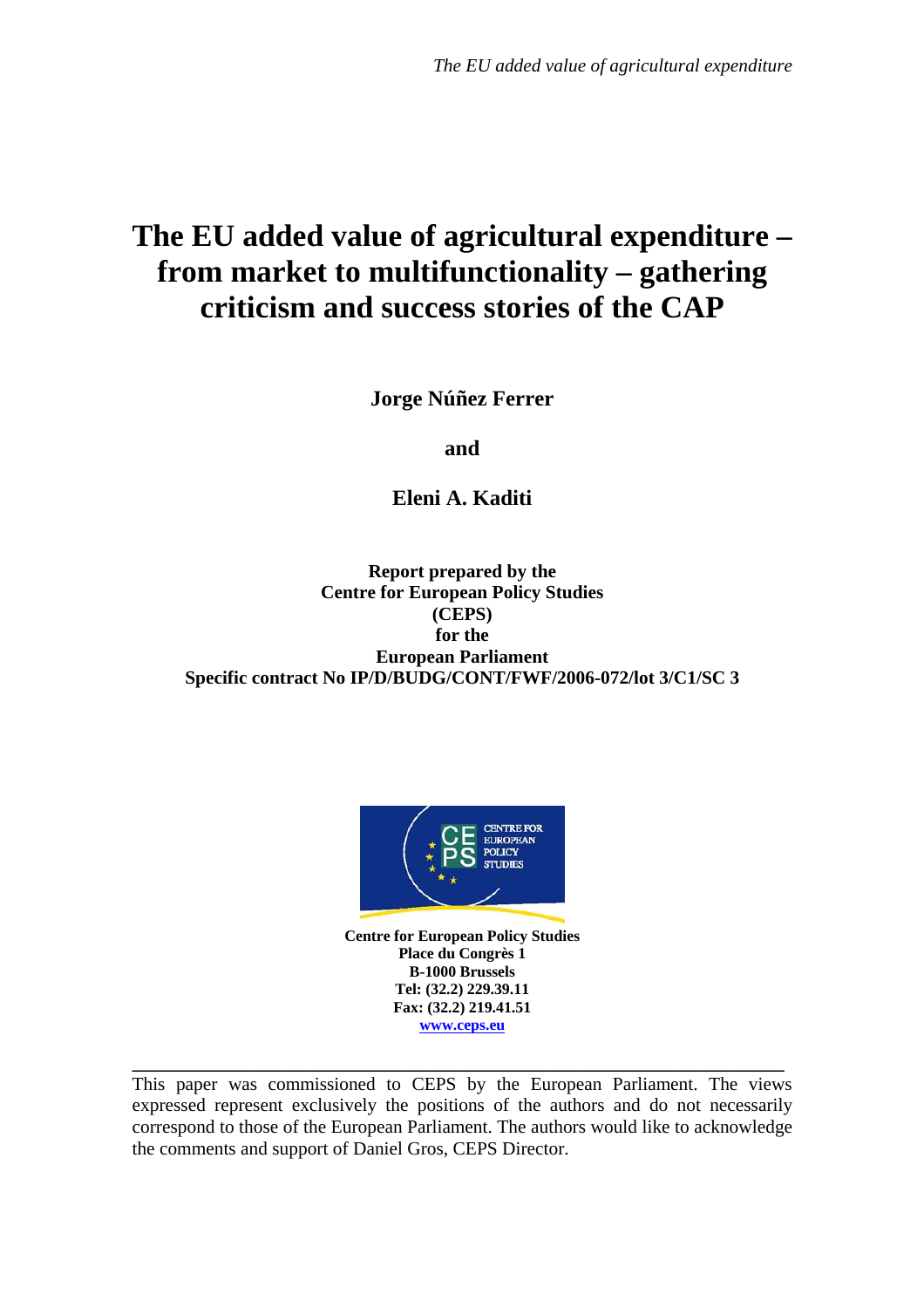# **Table of contents**

| 1.               |                                                                         | UNDERSTANDING VALUE ADDED FOR THE CAP IN THE                    |  |
|------------------|-------------------------------------------------------------------------|-----------------------------------------------------------------|--|
|                  |                                                                         |                                                                 |  |
|                  | 1.2.                                                                    |                                                                 |  |
| 2.               |                                                                         | THE CAP AND RURAL DEVELOPMENT: A SUMMARY OF                     |  |
|                  |                                                                         |                                                                 |  |
| 3.               | DIRECT PAYMENTS (PILLAR I) AND VALUE ADDED 11                           |                                                                 |  |
|                  | 3.1.                                                                    |                                                                 |  |
|                  | 3.2.                                                                    | The value added of decoupling and cross compliance of direct    |  |
|                  | 3.3.                                                                    |                                                                 |  |
|                  | 3.4.                                                                    |                                                                 |  |
| $\overline{4}$ . |                                                                         |                                                                 |  |
|                  | The nature of rural areas and territorial targeting of the rual<br>4.1. |                                                                 |  |
|                  | 4.2.                                                                    |                                                                 |  |
|                  | 4.3.                                                                    |                                                                 |  |
|                  |                                                                         | Improving the competitiveness of the agricultural and<br>4.3.1. |  |
|                  |                                                                         | Improving the environment and the countryside 25<br>4.3.2.      |  |
|                  |                                                                         | 4.3.3.<br>The quality of life and diversification of the rural  |  |
|                  | 4.4.                                                                    |                                                                 |  |
|                  | 4.5.                                                                    | Increasing the value added for the rural development            |  |
| 5.               |                                                                         |                                                                 |  |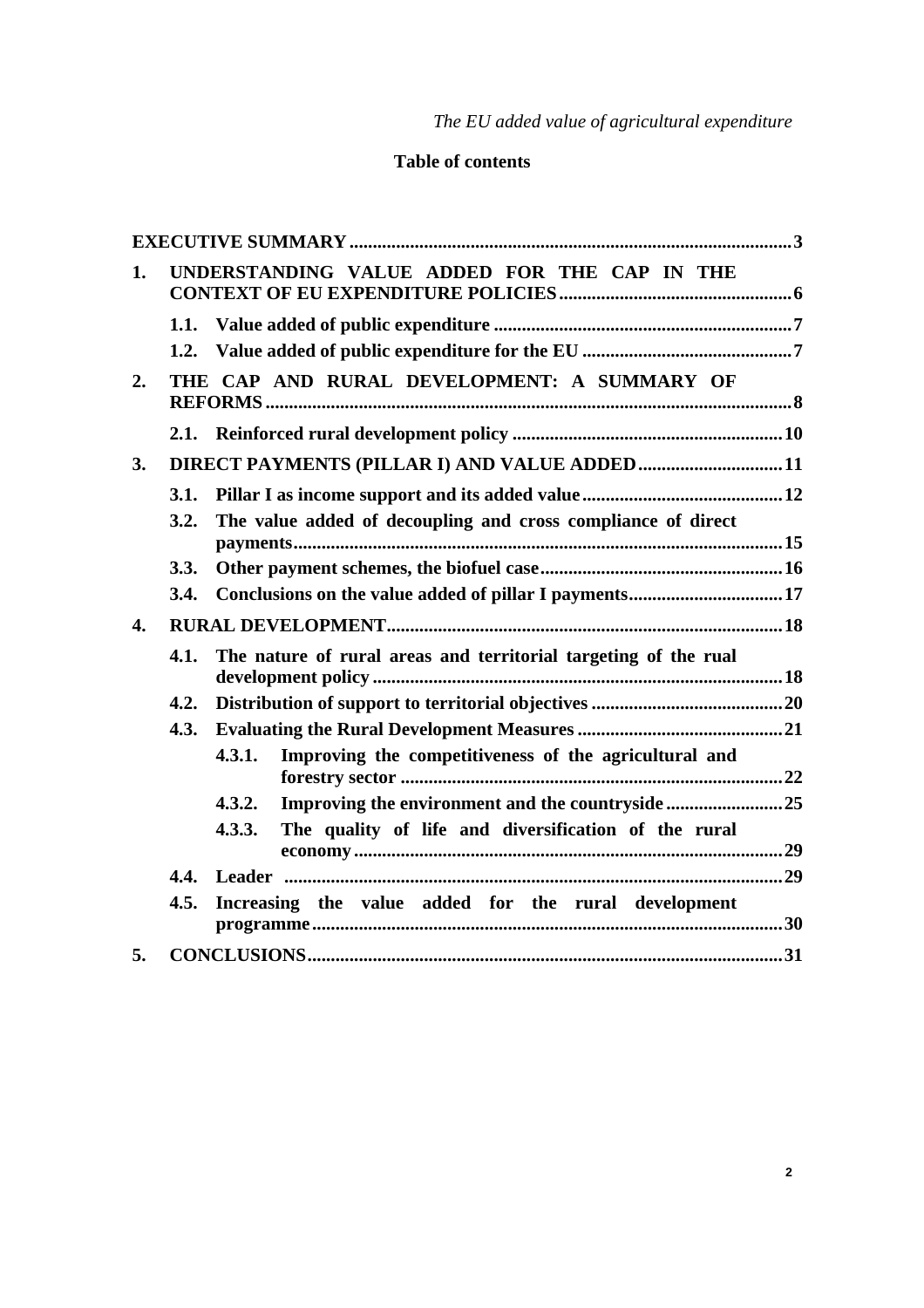#### <span id="page-2-0"></span>**EXECUTIVE SUMMARY**

The value added of public interventions has attracted the attention of academics and politicians alike. On the expenditures of the EU budget, value added has become a key element of any discussion. Unfortunately, the term is vaguely understood and its meaning interpreted according to the specific wishes of those who use it.

The result of the debate on value added and its interpretation will have important consequences for the direction of the future CAP and rural development programmes. A serious debate about value added requires an understanding of the fundamental notions of this term. This will ensure that decisions will be taken with a wider understanding of the internal and external implications of policies.

It is a matter of political debate whether protecting agriculture at EU level generates a value added for Europe, as opposed to separate national policies. It is likely that the answer varies according to the individual measures. There are good reasons why food quality, trade rules and some environmental issues should to be governed at EU level. On the other hand, the EU Treaty places the responsibility for running the agricultural policies to the EU level which somehow settles the question institutionally, but the policy still needs to comply with basic rules for public expenditure and basic notions of value added. These can be summarised as efficiency and the minimisation of opportunity costs.

The demonstration of the existence of some benefits of a policy is not sufficient to prove the existence of value added. A policy has a value added if the benefits outweigh the costs, not only of implementing the policy, but also the costs created in other areas. Price support for example not only generates financial costs to consumers, it distorts other markets. The impact of price support on farm incomes was reduced by the indirect leakages of the policy, such as increased input prices. The final real benefit has to exceed the benefits of alternative uses of the funds, i.e. the opportunity costs, before one can speak of a real value added of a public policy. Value added is thus closely linked to efficiency, the lower the waste of resources, the lower the opportunity costs.

This report acknowledges that CAP reforms have ensured a greater market orientation and sustainability of the policy. Major disequilibria have disappeared, while strained relations with EU trading partners have to a large extent been soothed. Support to the farm sector through price intervention has been substituted for direct payments. Direct payments have been a large improvement to price support. While the level of support has not really changed, the modalities have and a shift of direct payments toward the second pillar objectives has been initiated.

Nevertheless, the present situation is far from fully satisfactory. Reforms were primarily aimed at reducing the distortions of the policy on the domestic and international markets, rather than ensuring that the policies achieve efficiently stated objectives and present needs. One can consider the present situation one of transition to a new policy, but without a clear orientation. Presently, the support measures of the Common Agricultural Policy score badly in terms of EU value added due to a lack of efficient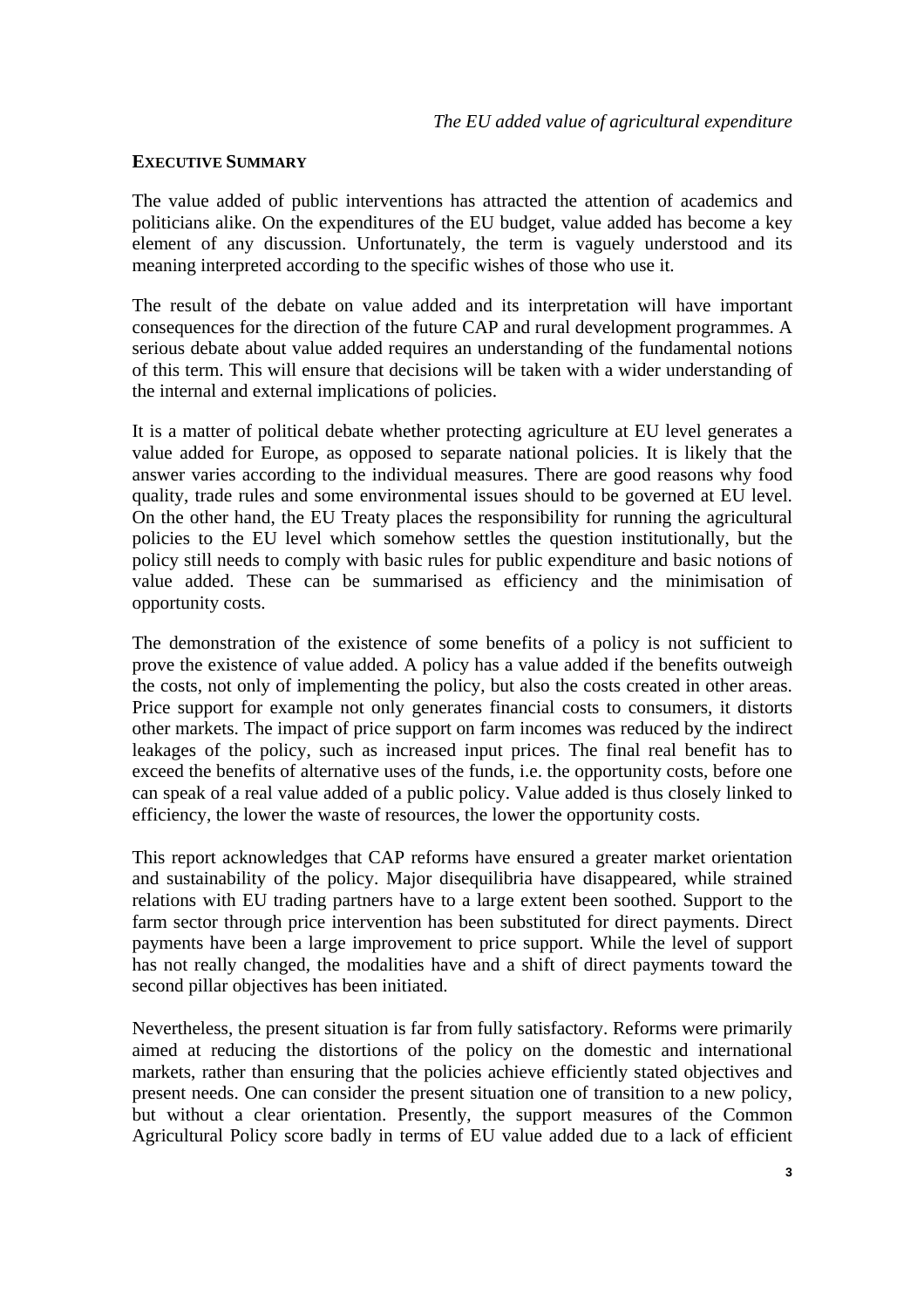targeting and ensuing excessive opportunity costs. The reason is simple: the direct payment system is based on parameters that have no link to the cost of achieving the objectives. Actual needs are largely dissociated from the financial interventions.

The way direct support is administered needs to be changed, e.g. separating the functions of 'income support', 'cross-compliance' or other objectives and basing payments more rigorously to the real costs of reaching the objectives. Achievements of the existing goals can be managed by reducing the costs substantially, thereby freeing funds for other worthwhile interventions within or beyond agriculture and rural areas. For the same cost a lot more could be attained.

As for Rural Development, it is maturing to become an important tool for environmental and economic development in rural areas, but it is still questionable if it should not expand further to interventions beyond agriculture. Given that it has been repeatedly demonstrated that rural development depends on many factors beyond agriculture, the strong sectoral approach is too restrictive. Promising successes can be found for environmental programmes and in more holistic approaches, such as the LEADER programme. The latest reform improved the policy but failed short to reform some questionable interventions. Deadweight costs caused by the lack of stricter eligibility criteria are also affecting negatively the additionality of the measures, reducing their value added.

There are arguments to maintain support for the agricultural sector and the rural areas. Some are very important, e.g. environment and food safety are a key issues. Many other arguments are based on a political and social valuation of the need to preserve certain features of the sector and the rural areas. Some have also real wider economic importance, e.g. tourism may be affected by regional changes in the rural structures and the environment. However, the present policy does not address these in an efficient manner, failing to maximise the value added of the result and weakening the rationale.

The search for value added starts with the design of policies addressing correctly the objectives they are supposed to achieve.

For the CAP direct payments:

- Direct payments at the moment have a suboptimal distribution given their stated objectives. From a value added point of view it is recommended to align payments further to their objectives and to tighten eligibility criteria to ensure funds are allocated where needed. It is highly questionable if farms with large turnovers should not be excluded from most of those payments.
- Direct payments should be based on a cost-based analysis.
- Improving the targeting of the direct payments should free considerable resources, which could be used for increasing rural development actions, especially for holistic actions.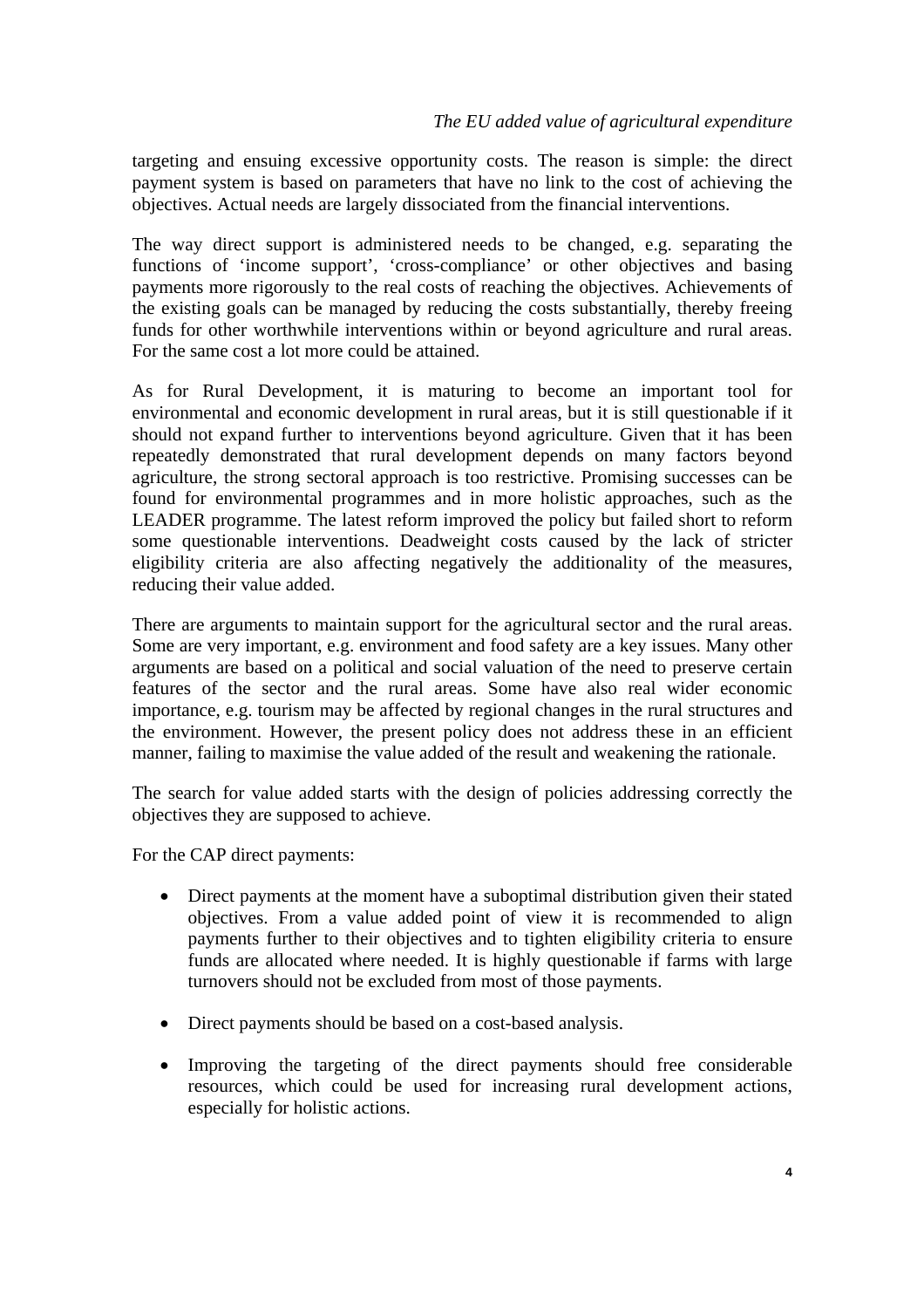For rural development:

- A substantial share of support should be aimed at generating economic development on a 'territorial' basis, focusing on strategic actions to generate endogenous growth. The Leader programme has successfully demonstrated the positive implications of such a policy approach.
- Rural development funding ought to be closely linked to the Community goals to be achieved (and not take historic funding or the amount of direct payments in a given country as reference). Support for the agricultural sector should have stricter eligibility criteria to avoid deadweight costs. The economic development of the rural areas, food safety, food quality standard and environmental protection are very serious and important issues. Support for those should be carefully devised and targeted.
- The eligibility rules for the funds should be refined, based on the objectives aimed and the economic circumstances, especially for those funds aimed at the economic development of the rural regions.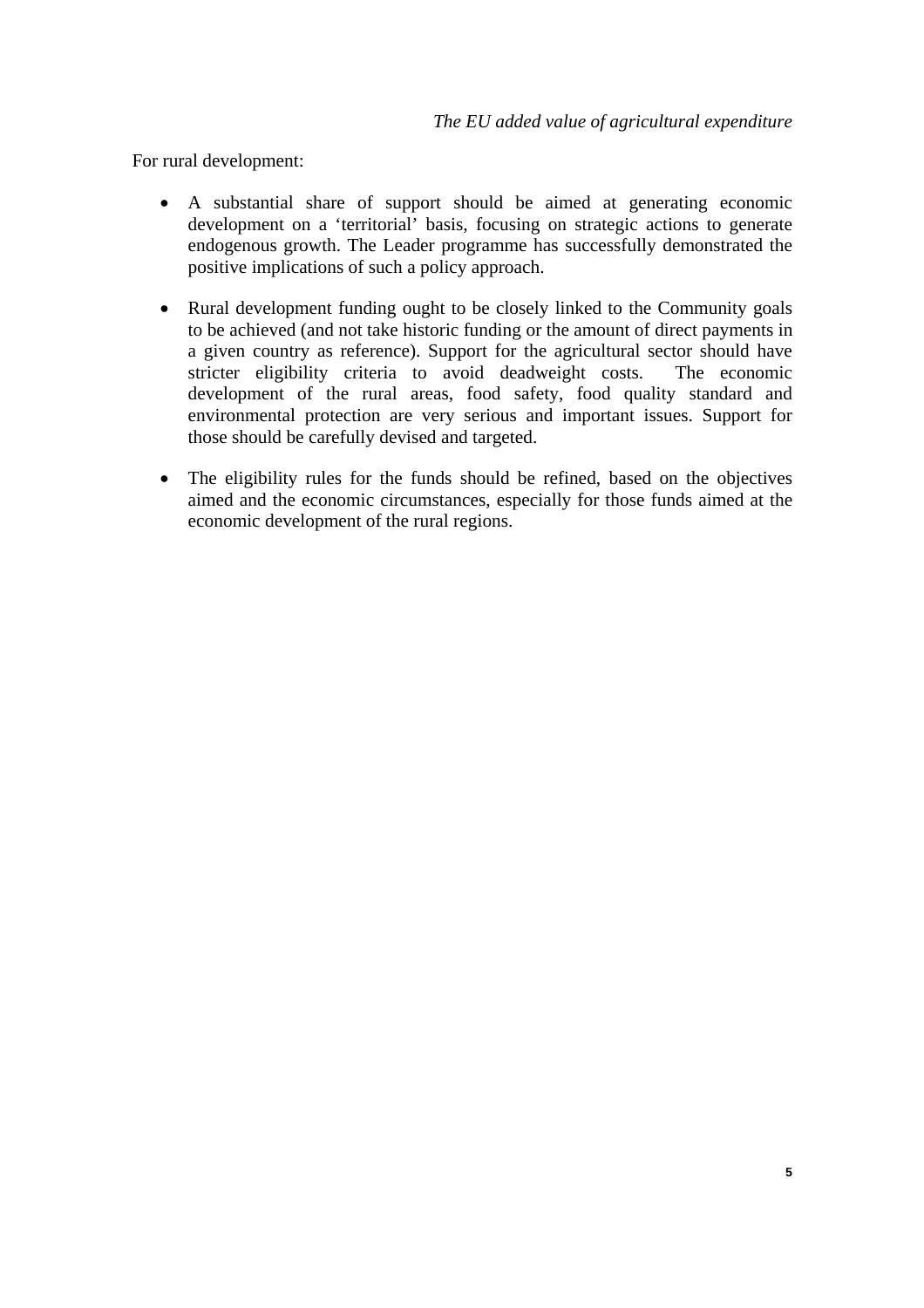#### <span id="page-5-0"></span>**1. UNDERSTANDING VALUE ADDED FOR THE CAP IN THE CONTEXT OF EU EXPENDITURE POLICIES**

The debate on the future of the EU budget has placed the search for value added from EU expenditures at the heart of the debate on the future of financial interventions. The definition of value added can become very complex. The seriousness of the debate in particular for the market measures of the Common Agricultural Policy (CAP) is clear when, according to the definition by Sapir (2004) of (European) value added, the CAP would have to be abolished and completely renationalised. In fact, the Sapir Report, refers to the EU budget in general as an "historical relic... inconsistent with the present and future state of EU integration" (p. 162), and the CAP features prominently in that document. The UK made no attempt to hide its disapproval of the CAP during the negotiations of the Financial Perspectives and called for a value-added approach to expenditure.

One can point out that if the CAP was a necessary policy to allow the establishment of the European Economic Community, then its European value added *at the time* was very high, regardless of economic returns of the policy in itself. The value of a policy changes in time as circumstances evolve and the present European value added of the CAP is questioned.

An analysis of the value added of agricultural expenditure has thus to be undertaken with particular care. In fact, the CAP's impact in creating value added is not uncontroversial. Like all policies it creates costs as well as benefits: it impacts farmers and thus their incomes; farming practices and thus the environment; the food industry and thus consumers and food safety; the rural population and thus the rural economy; and prices and thus competitiveness and trade. It is in fact extremely difficult to assess fully the net outcome of the policy in terms of value added.

This paper does not address the question of whether or not agricultural policy should be run at EU, on the grounds that the EU has a mandate by the Treaty (Article 33) to manage the policy. Thus it concentrates on the merits of the policy in creating value added in the agricultural sector and the rural areas, as a sectoral policy and as part of the EU budget. This limits the scope of the paper to two kinds of assessment.

The first is endogenous to the policies. Do the CAP and the rural development policies generate the potentially highest value added in the areas in which they intervene?

Further to seeking an answer to this question, an analysis on the value added of interventions cannot avoid taking into account the wider setting of the EU budget, the expenditure items are part of a larger, but limited budget. It is necessary to take into account that interventions should be generating a value added which allows to justify the share of expenditure of the EU budget in the agricultural sector.

As a result, the second question which has to be touched upon is the following: Is the value added generated sufficiently high in comparison to the opportunity costs of the expenditure required? Discussions abound on the merits of financing R&D, education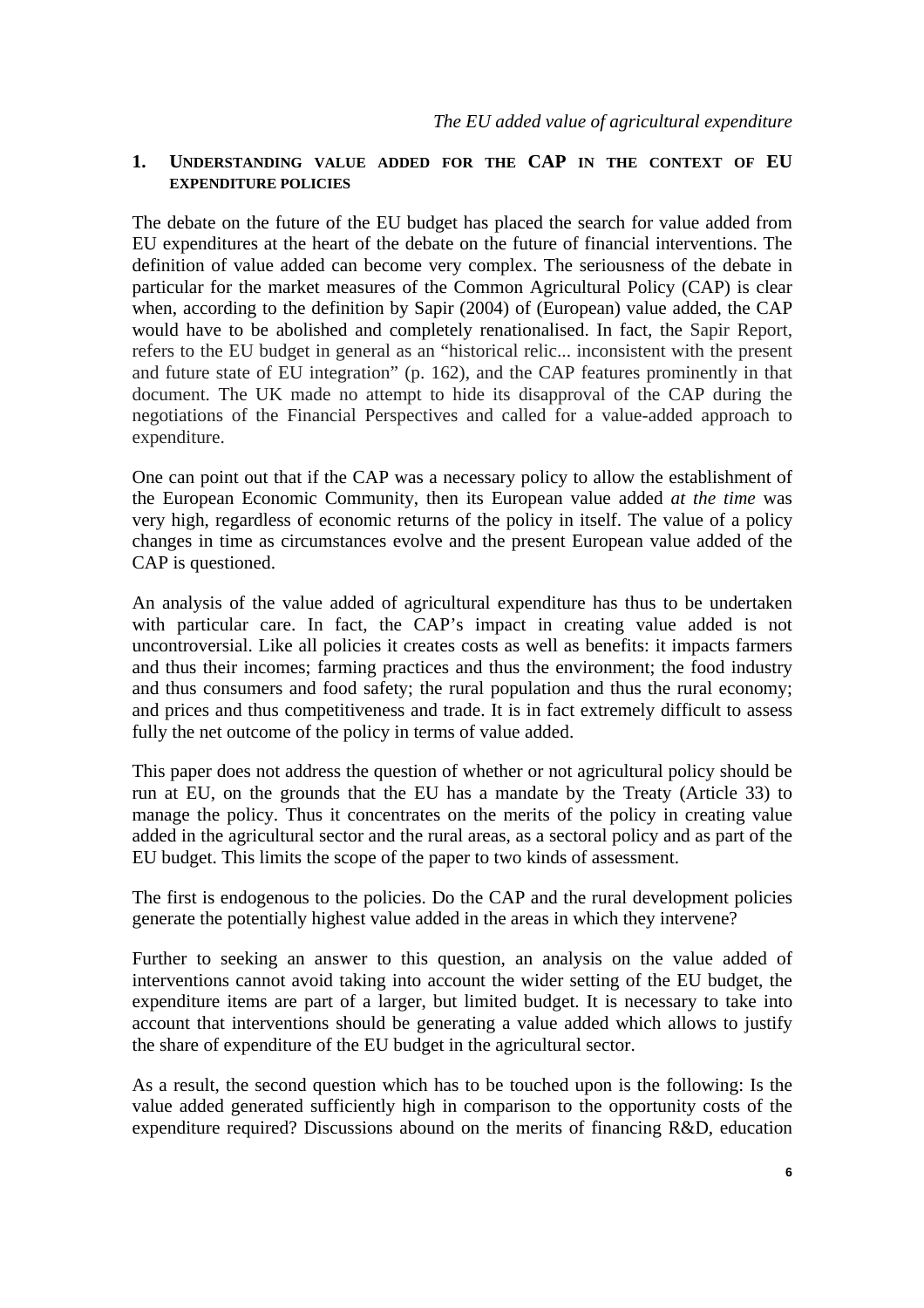<span id="page-6-0"></span>or transport, rather than agriculture, and need to be addressed even if only superficially due to the need to narrow the focus of the study.

Before directly jumping into the analysis of the value added of agricultural and rural development policies, it is important to present the fundamental criteria on which this study on value added of EU public expenditure is based. Different interpretations of value added, particularly in such a politically sensitive area, can have considerable repercussions on policy directions in the budget review process.

## **1.1. Value added of public expenditure**

Public expenditure intervention should be based on certain fundamental criteria. EU expenditures should follow those, as well as additional rules which apply to supranational interventions.

Public intervention is considered necessary when market failures create a suboptimal outcome for society, reducing present or future welfare. Environmental protection interventions are a clear case. At EU level, interventions are important when pollution has a transnational aspect.

Exceptions are possible and interventions may be important even in the absence of a clear-cut market failure. For example, interventions may be considered for social equity reasons, or to preserve or foster desired outcomes. Support for cultural programmes is a case in point: while they may undoubtedly be socially important, their value added in economic terms and the correct level of provision are often very difficult to determine.

In any event, the value added of public policies has to take into consideration the cost to society from the transfer of resources, i.e. the opportunity costs in other areas.

## **1.2. Value added of public expenditure for the EU**

The value added of EU public expenditures also has to include a reasoning on the correct level of governance in line with the subsidiarity principle. Are the interventions at supranational level achieving a better result than actions at the local level? The issue of the division of labour between member states and the EU has been amply discussed by fiscal federalists and the European branch of this discipline (see e.g. Persson et al., 1996; Tabellini, 2003; Nuti & Nava, 2003; Gros & Micossi, 2005), most of whom dismiss the necessity of agriculture as an EU policy. This paper does not discuss this question, but acknowledges it as a thorny one that will resuscitate regularly and needs acknowledging when considering the future role and the optimisation of the value added of agricultural and rural interventions.

In the end, the question is not only what value added has the CAP created for agriculture, but at what cost to society and if there are ways to improve its performance.

The interpretation of value added in EU expenditure has large consequences. If value added is simply calculated on the basis of the value of primary agricultural production minus the costs of production, the final net value added is lower than the OECD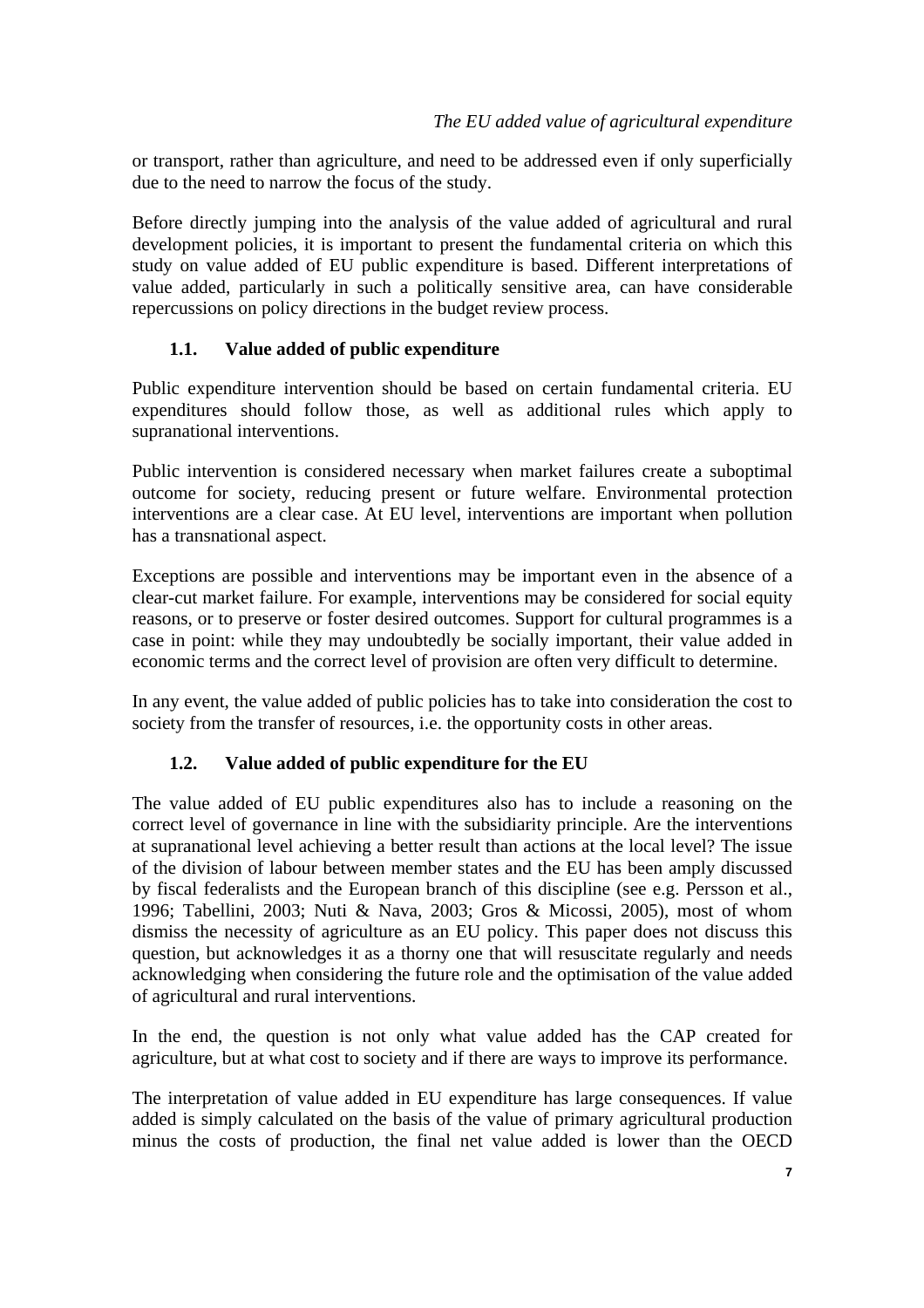<span id="page-7-0"></span>estimated TSE (total support estimate) to agriculture (Wichern, 2004). The total support estimate includes the price support (which is falling still accounted for approximately 50% of support to agriculture in 2004), as well as direct payments and other subsidies to the farm sector in the EU. The value added of support was thus negative in purely economic terms, even from a simple sectoral perspective.

### **2. THE CAP AND RURAL DEVELOPMENT: A SUMMARY OF REFORMS**

Despite the numerous objectives of the CAP enshrined in Article 33 of the Treaty, only one dominated the policy until the MacSharry reforms of 1992: farm incomes. Only one tool was introduced to address the income problem: price support. Some farm-oriented rural development policies were also pursued, starting in 1972 and based on a very diluted set of the recommendations in the Mansholt plan of 1968, but within regional policy. The Mansholt plan, called after the then European Commissioner Sicco Mansholt, clearly foresaw the increasing failings of the CAP. The increasing importance of rural development polices today vindicates the Commissioner's stand.

The use of price support as the main policy of the CAP introduced a large number of distortions. Food production intensification was fostered, while land rents and increased input costs captured the policy rents of the induced earnings of farmers, thus reducing the price transmission to farm incomes to a fraction of the total. The CAP was failing to improve farm incomes in a significant way, while inducing overproduction, distorting world prices and damaging the environment.

While some damage limitation reforms started during the 1980s, such as the introduction of milk quotas, it was only the MacSharry reform of 1992 that created the basis for a novel approach to agricultural support. The MacSharry reform introduced two main innovations: direct payments and accompanying measures. The former was a form of compensation to farmers for the reduced income due to lower institutional prices, and the latter was a direct support to a more environmentally sound agriculture, the care of rural landscape, afforestation and assistance to farm restructuring through a young farmers and early retirement scheme.

Price support reductions were still not large enough to eliminate the large imbalance between supply and demand, and a policy of land set-aside was introduced to eliminate part of the pressure.

The subsequent Agenda 2000 reforms adopted in 1999, reinforced those of MacSharry. These further decoupled the direct payments from production by turning the compensation payments into direct aids, aimed at supporting farmers' income. The payments also were linked to modest cross-compliance obligations. The use of good farming practices became linked to the granting of the direct payment support.

The most revolutionary aspect of the Agenda 2000 reform was the reinforcement of rural development policies. Those were declared the 'second pillar' of the CAP to sustain agriculture by complementing the market policies (first pillar). Moreover, Agenda 2000 introduced the so-called 'horizontal regulation', in which two brand new instruments were set out: modulation of direct aids (to reinforce the second pillar) and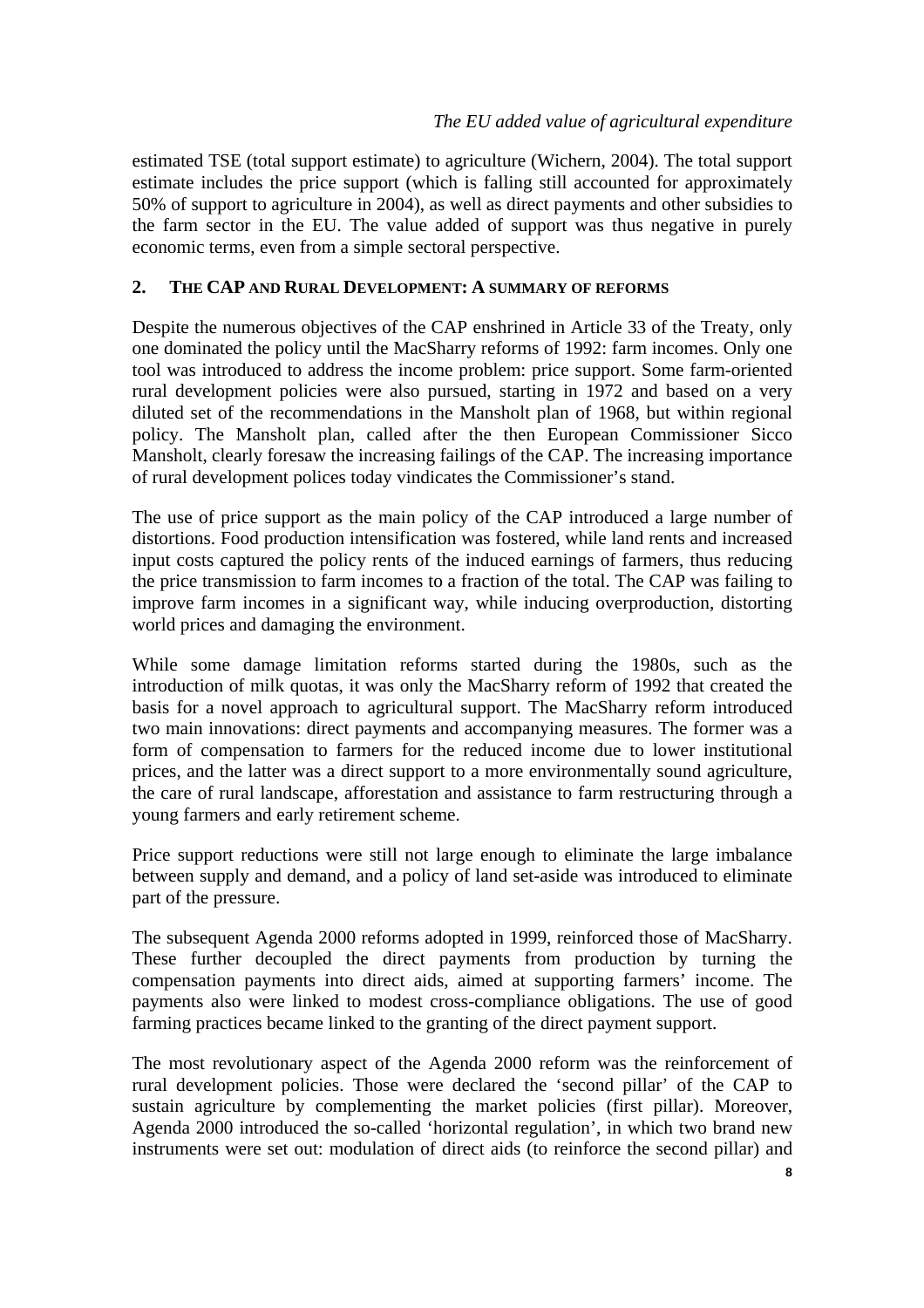<span id="page-8-0"></span>stronger cross-compliance obligations for direct aids to meet minimum (environmental) standards.

While the Agenda 2000 reforms were globally an improvement to the policies introduced by MacSharry, the latest CAP reform (the misleadingly called 'Mid-Term Review' (MTR), also known as the Fischler reform) was far more radical. It introduced the practically full decoupling of the direct payments through the so-called 'single payment scheme', which features a total de-coupling support for farmers with no obligation of production. Furthermore, direct payments have been made conditional on stronger minimum standards related to environment, animal welfare and food safety. Modulation of direct payments was also made compulsory, so that each member state is obliged to divert a (small) part of its direct payment endowments to the resources available for Rural Development policies.

Decoupling of payments is important, because direct payments linked to certain products distorted the product mix, reducing the potential value of production (see Wichern, 2004; OECD, 2004).

The MTR has attempted to shift the emphasis and funding further to the second pillar of the CAP. The financial allocation in the Financial Framework for the 2007-2013 period, however, still maintains the relative sizes of the direct payments and rural development. Nevertheless, the rural development policy has finally matured to an independent subheading of the budget, and no longer divided between the CAP and structural funds.

Modulation was reinforced, but member states have resisted calls to shift funding between the pillars, and the level of 'modulation', which is the only active measure that diverts resources from the first to the second pillar, is limited not only in size, but no more than 20% can be redistributed between countries and sometimes even regions.<sup>[1](#page-8-0)</sup>

CAP reforms have followed a consistent path towards greater market orientation and sustainability. Major disequilibria have disappeared, while strained relations with EU trading partners have to a large extent been soothed. Support to the farm sector through price intervention has been substituted for direct payments. While the level of support has not really changed, the modalities have. A shift of direct payments toward the second pillar objectives has been initiated.

In addition to those reforms, the MTR introduced support in pillar II to improve the quality of agricultural and food products in the EU. The motivation has been largely to assist the farmers and food industries from the new member states to manage to adopt EU standards, but this can be used for increasing quality in general.

In terms of environmental issues, already the 1992 reform of the CAP introduced support for agri-environment measures at European level to encourage more environment-friendly production and farm management methods. In the context of its successive reforms, the MTR is a response to the need to achieve a multifunctional, sustainable, competitive agriculture throughout Europe.

**<sup>1</sup>** Modulation requires shifting a share of CAP direct payments to rural development (from 3 to 5% over three years). This will only affect direct payments for farms receiving in excess of  $\epsilon$ 5000.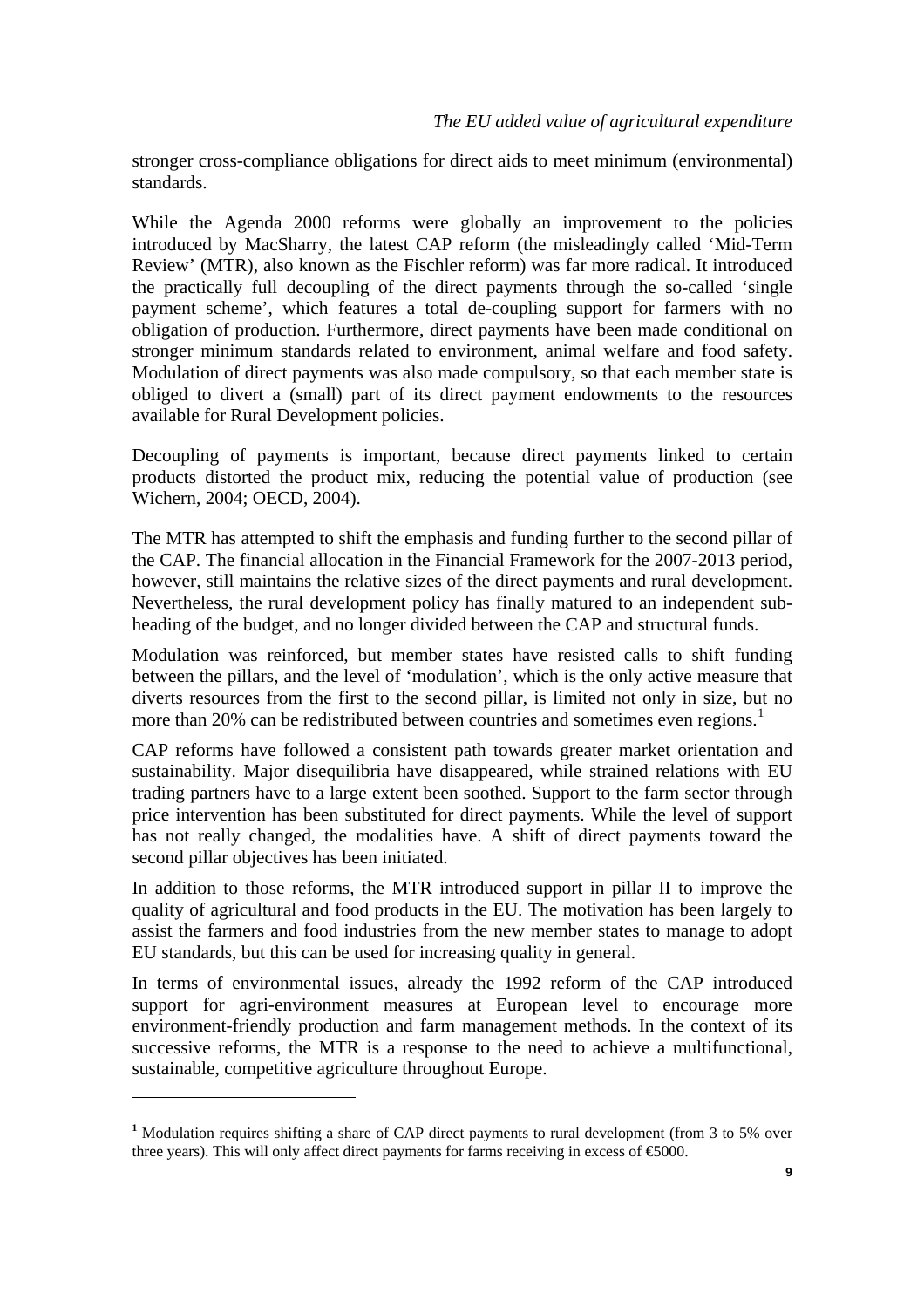<span id="page-9-0"></span>In particular, the CAP includes cross-compliance linking the payment of production subsidies to the observance of mandatory conditions regarding good husbandry, animal welfare and the environment. Farmers not only have to manage their livestock and crops, but also demonstrate compliance with existing EU legislation (the Statutory Management Requirements, SMR) whilst keeping land in Good Agricultural and Environmental Condition (GAEC).

As a result, new production methods have been growing in importance, farmers changed the way they operate and rational farming increased. Most member states have, for example, implemented measures for the long-term set aside of agricultural land to protect water supplies and create biotope reserves. Other changes of land use employed in programmes include the reversion of arable land to extensive grassland and changes between crops and rotations.

### **2.1. Reinforced rural development policy**

The concept of rural development support is not new. As early as 1964, the fund for supporting agriculture was divided into guarantee and guidance to create the  $EAGGF<sup>2</sup>$  $EAGGF<sup>2</sup>$  $EAGGF<sup>2</sup>$ . The guidance section was intended for rural development targeting farm restructuring through structural measures and the guarantee section funded the market support mechanisms of the CAP. Rural Development measures to support farm restructuring were introduced in 1972 under the guidance section.

This distinction between guidance and guarantee lost its rationale as other rural development needs and environmental concerns increased in importance and accompanying measures for rural development were also introduced within the guarantee section.<sup>[3](#page-9-0)</sup> It created a confusing mechanism, where depending on the area of intervention, the same rural development measures were funded either by the guarantee or the guidance funds, i.e. the CAP or the structural funds.

The Financial Perspectives for 2007-2013 grouped all rural development measures into one instrument with its own budget line under Heading 2 – Preservation and management of natural resources. This sub-heading combines the rural development measures of the guarantee and guidance sections of the EU budget into one fund.

A rural development policy reform (Council Regulation (EC) No 1698/2005) entered into force on 1 January  $2007<sup>4</sup>$  $2007<sup>4</sup>$  $2007<sup>4</sup>$ . The reform expanded the scope of the rural development measures due to the important challenges of the agricultural sector especially in the new member states. It also allows investments in non-agricultural and non-farm related enterprises, but it is limited to micro-enterprises. Modest improvements to the eligibility criteria of funds have been introduced too.

**<sup>2</sup>** European Agricultural Guarantee and Guidance Fund**.** 

<sup>&</sup>lt;sup>3</sup> This was necessary to ensure that all agricultural areas are covered. Guidance funds, used through the structural funds, were subject to the regional eligibility criteria of regional policy. 4

Council regulation (EC) No 1698/2005 on support for rural development by the European Agricultural Fund for Rural Development (EAFRD), OJ L 277/1 – 40, 21/10/2005.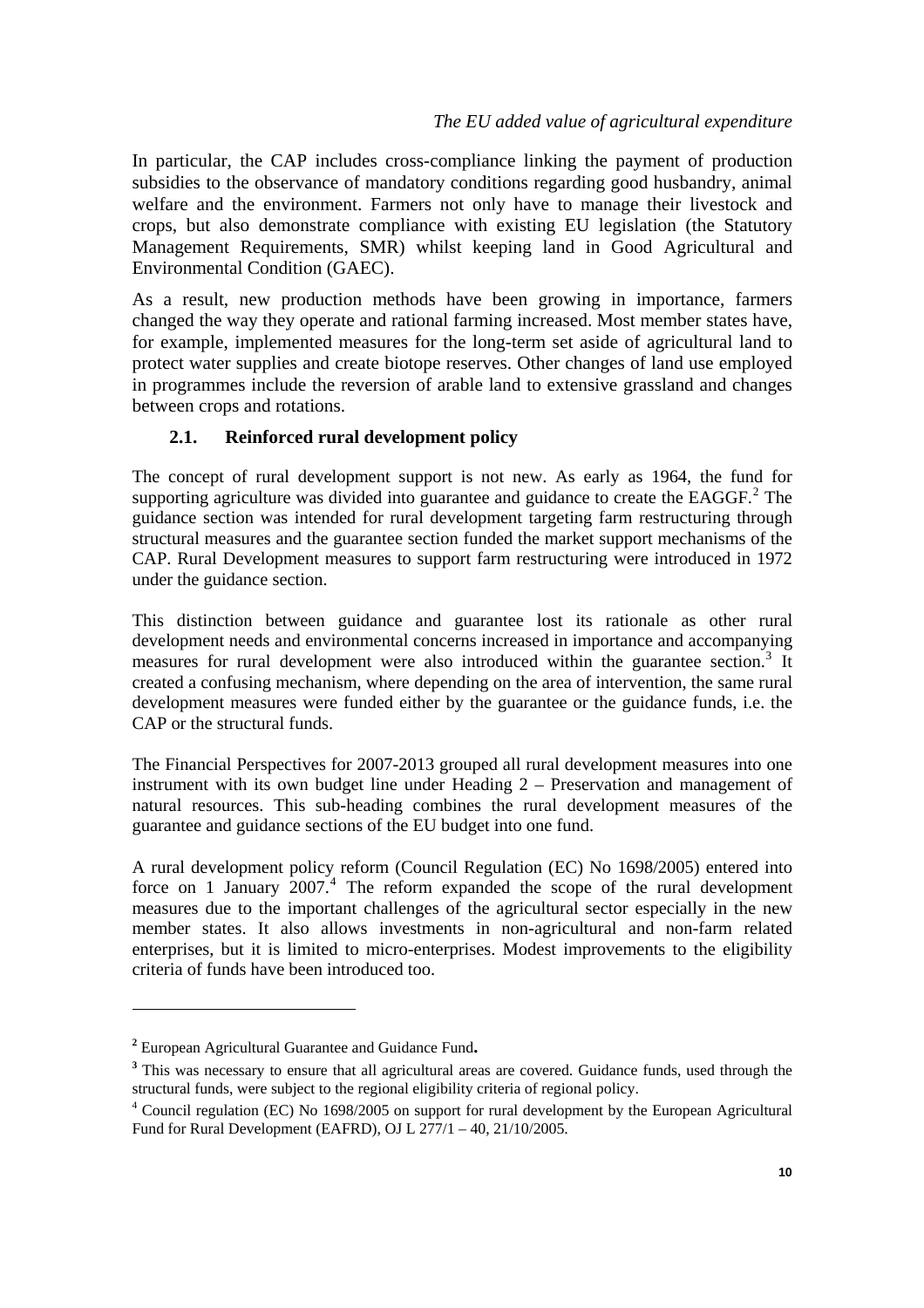<span id="page-10-0"></span>The overall objectives of the rural development policy are set in Art. 4 of the regulation:

- Improving the competitiveness of agriculture and forestry by supporting restructuring, development and innovation;
- Improving the environment and the countryside by supporting management; and
- Improving the quality of life in rural areas and encouraging diversification of economic activities.

### **3. DIRECT PAYMENTS (PILLAR I) AND VALUE ADDED**

The new Financial Perspectives of the European Union neatly separate the financial allocations for direct support and the allocations to rural development. This allows for a separate analysis of the two pillars of support.

To ascertain the value added of direct payments, it is necessary to first clearly determine the objective of such payments. Unfortunately, the direct payments are not objective specific. Their role has shifted in nature, from compensation payments for falling price support, to income support payments and finally to environmental cross-compliance enforcement tools. The payments today are considered to help in achiving multifunctional objectives such as helping farmers to adjust to structural change, providing income support, encouraging environmentally friendly farming practices and preserving the benefits of agricultural production and keeping in business farms which would not be able to subsist under market conditions alone. In other words, the payments are multifunctional.

Evaluating the performance of the direct payments to achieve their objectives is thus difficult. However, direct payments are due to their historical development not designed based on the cost-efficient achievement of preserving the multifunctional benefits of agriculture. The relation of the mechanism and the Treaty Article 33 objectives of the CAP are also weak (Nuñez Ferrer, 2007). Pillar II rural development actions, in particular those for food safety and environment, are more in accordance with those aims, but direct payments are not.

In fact, direct payments attracted the attention of policy-makers as a vehicle to implement desired changes in farming practices. First, the MacSharry reforms linked them with set aside obligations. Subsequently, when the link with production could not be defended at the  $WTO<sup>5</sup>$  $WTO<sup>5</sup>$  $WTO<sup>5</sup>$ , direct payments were linked to cross-compliance, a set of 'green' farming practices and even animal welfare actions. Without the need to analyse the cost of intended policy changes or creating new implementation tools, the direct payments have become an easy tool for an array of actions. The attractiveness of such a

**<sup>5</sup>** Direct payments were conditional on certain land being designated set-aside (and conversely the rest under production).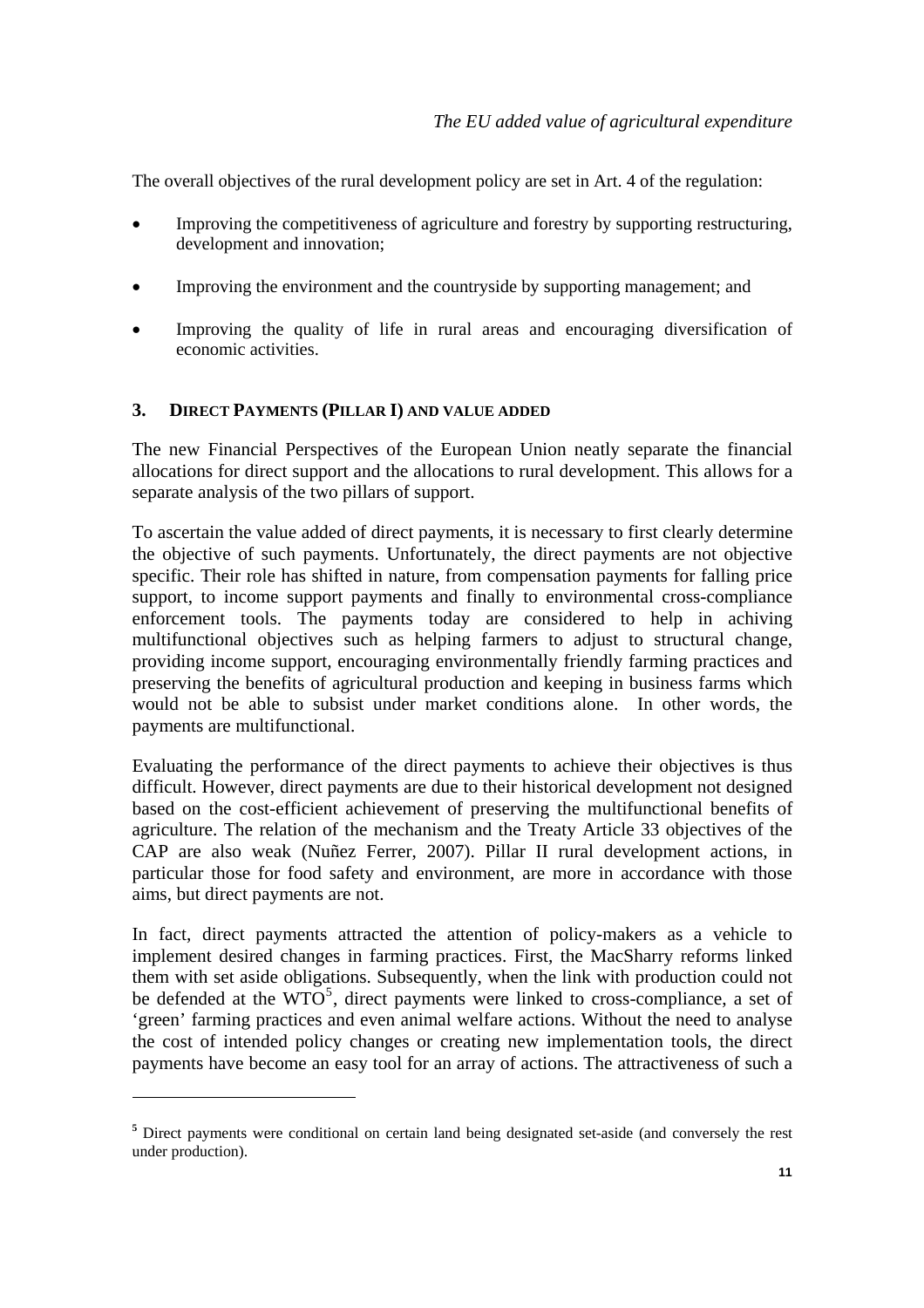<span id="page-11-0"></span>system is not surprising, but it can cause strains if either the distribution is not considered fair or if the relation between the costs and the value added generated is put into cause in the limited budget.

Serious work has been undertaken on the notion of using cross-compliance to enforce new and changing needs in the sector. The greening of the first pillar through cross compliance can also be considered an attempt to increase the value added of the direct payments. Environmental benefits are often expected from such an approach and it is politically attractive as a tool (see SER, 2006; Sumpsi & Buckwell, 2003).

Regardless of the attractiveness of such an approach, there are serious issues in relation to the lack of a link between the costs of the required farming practices and direct payments. Direct payments are still linked to yields per hectare in the years 1989 to 1991 or the average of three years originating from the last five years with available data before accession for the new member states, as far as national allocation of funds is concerned. As a consequence, regardless of whether they are used as income support, environmental actions, or any action of potentially high EU value, the payments do not relate well with the issues being addressed. This would be a violation of the principles of efficient public intervention and can be considered a violation of interpersonal equity principles of EU support.

Thus even if direct payment interventions were to generate value added, a reform to bring them in line with the costs of cross compliance, other specific farm practices or income support is necessary. The design of direct payments has to be improved if they are to be maintained in the future.

The following subsections analyse if the value added of direct payments can be improved as income support or as an environmental and quality tool through crosscompliance. One section also discusses the new support being given to biofuels through direct support.

## **3.1. Pillar I as income support and its added value**

One recurrent argument offered for granting direct payments to farmers in the EU is the need to provide farmers with income support. Otherwise, so goes the argument, many farmers would abandon agriculture altogether with large negative consequences for the environment, landscape and rural communities.

It is common to have public interventions to support the income of individuals or households in financial difficulty. Income support is granted based on means testing, to ensure that support goes to those who need it. The CAP direct payments are not based on any analysis of the individual needs of farms and as such fail in targeting lowincomes farmers. The CAP is benefiting the owners of primary factors or production rights, and these are not the intended main beneficiaries of the CAP.

Direct payments are in any case a great improvement over price support. It is widely reported that these have stabilised farm incomes and assisted in maintaining agriculture in areas where it would have been abandoned. Undoubtedly, the direct payment transfer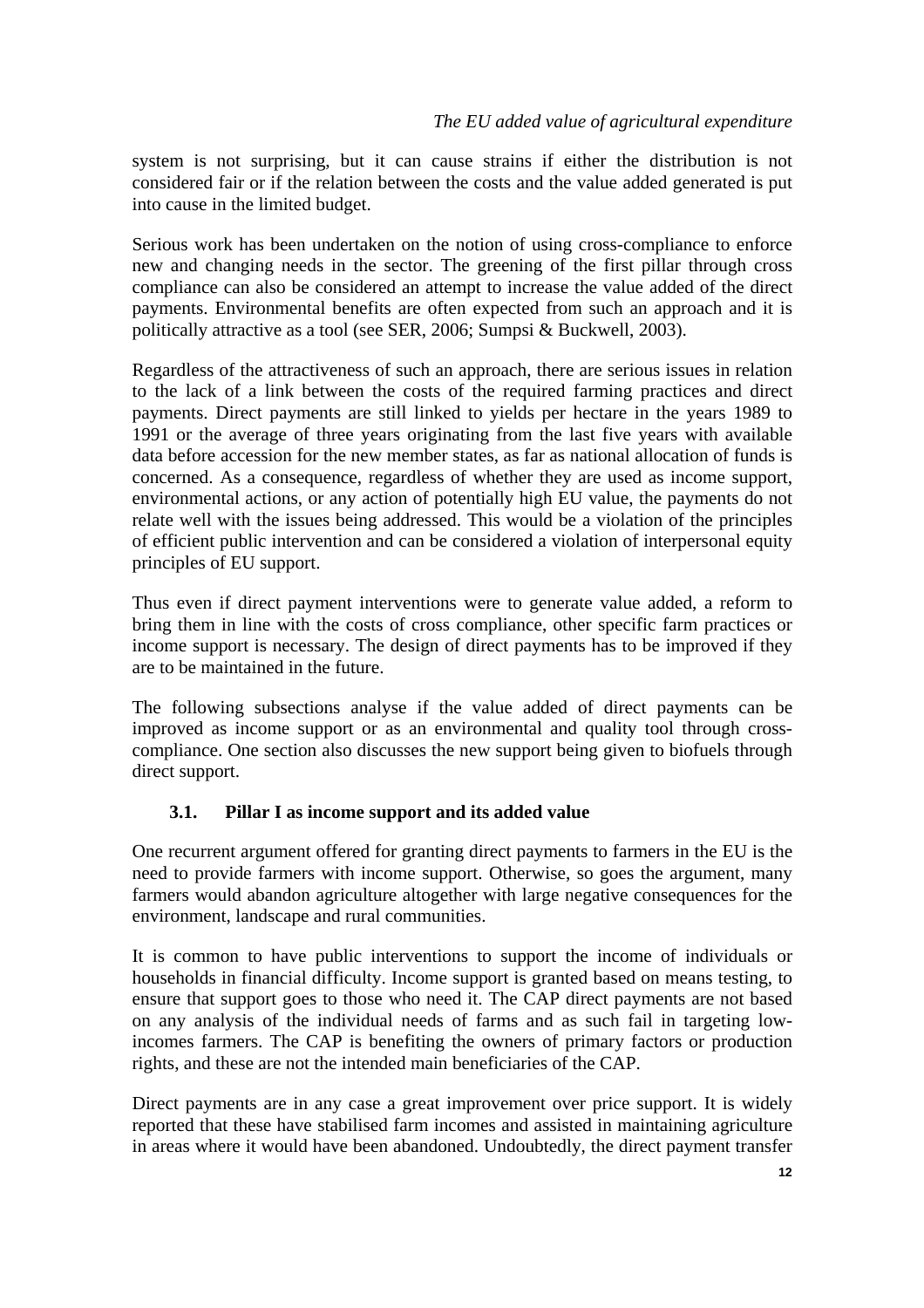efficiency is much higher than for price support; the OECD (2002) has compared the transfer efficiency of price support and direct payments. For price support, it found that the benefits accruing to farmers from the subsidised price was only 23% and to nonfarming landowners 13%. Direct payments are capitalised by 47% by farmers and 45% by non-farming landowners. Leakages to input suppliers drop dramatically. Input suppliers managed to appropriate 36% of the value of price support. Excessive resources were also diverted to production (distortion), with a 28% loss in the value of support, compared to 5% with direct payments.

Direct payments and the decoupling process have reduced the level of distortions and waste in the agricultural sector substantially, and have increased the transmission effectiveness of support, but this by itself cannot be considered an increase in the value added, but rather a reduction in the opportunity costs of agricultural subsidies.

Can direct payments create a value added (economic or social) as income support? Payments create a value added if low-income farmers benefit and the policy ensures that farming stays in areas where it is socially desirable. In economic terms the cost of the policy should reflect the desired value added of the impact, the society's willingness to pay to preserve the benefits of agriculture, especially in areas in decline. Direct payments could to be designed by needs in a 'territorial' fashion, focused on rural regions in need, as Gonzalez Regidor (2005) proposes and even specific farm groups.

While direct payments may have the effect of maintaining farming in certain areas, these are not well designed as an income support policy. The CAP is regressive, and the intended beneficiaries of an income support are the ones benefiting less from the policy (see Baldwin, 2005). According to ESPON (2004) estimates, 44% of the CAP pillar-one payments fall in highly urbanised regions with high human intervention. This is equivalent to 29% of the Utilised Agricultural Area (UAA). This is not a problem per se, but the fact that those areas are generally those were farm household are wealthier and have more diversified activities put the distribution into question.

It is important to note that the income justification for support rarely takes into account that in a number of EU countries farm activities are not the main or only occupation of the farmers and members of the farm household, thus a low income from agricultural activities is not sufficient to justify income support.

The farm poverty assumption has also been reinforced by the candidate countries. However, the way direct payments are devised, the impacts in does countries are not in line with the need for income equalisation between sectors. With enlargement, the farm incomes in the new member states increased substantially, by 50% in 2004 according to Eurostat data. This happened despite the only partial introduction of direct payments. In fact, even with all the reforms, price support still accounts roughly for half of support (Wichern, 2004).

Statistical data at regional level reveal that poverty amongst non-farmers is as acute if not worse than for farmers. Data from the very rural Polish area of Podkarpazkie for 2005 (source Statistical Office Rzeszow) (Figure 1) show that gross incomes are often lower than in farming, farming households earning over the average. The discrepancies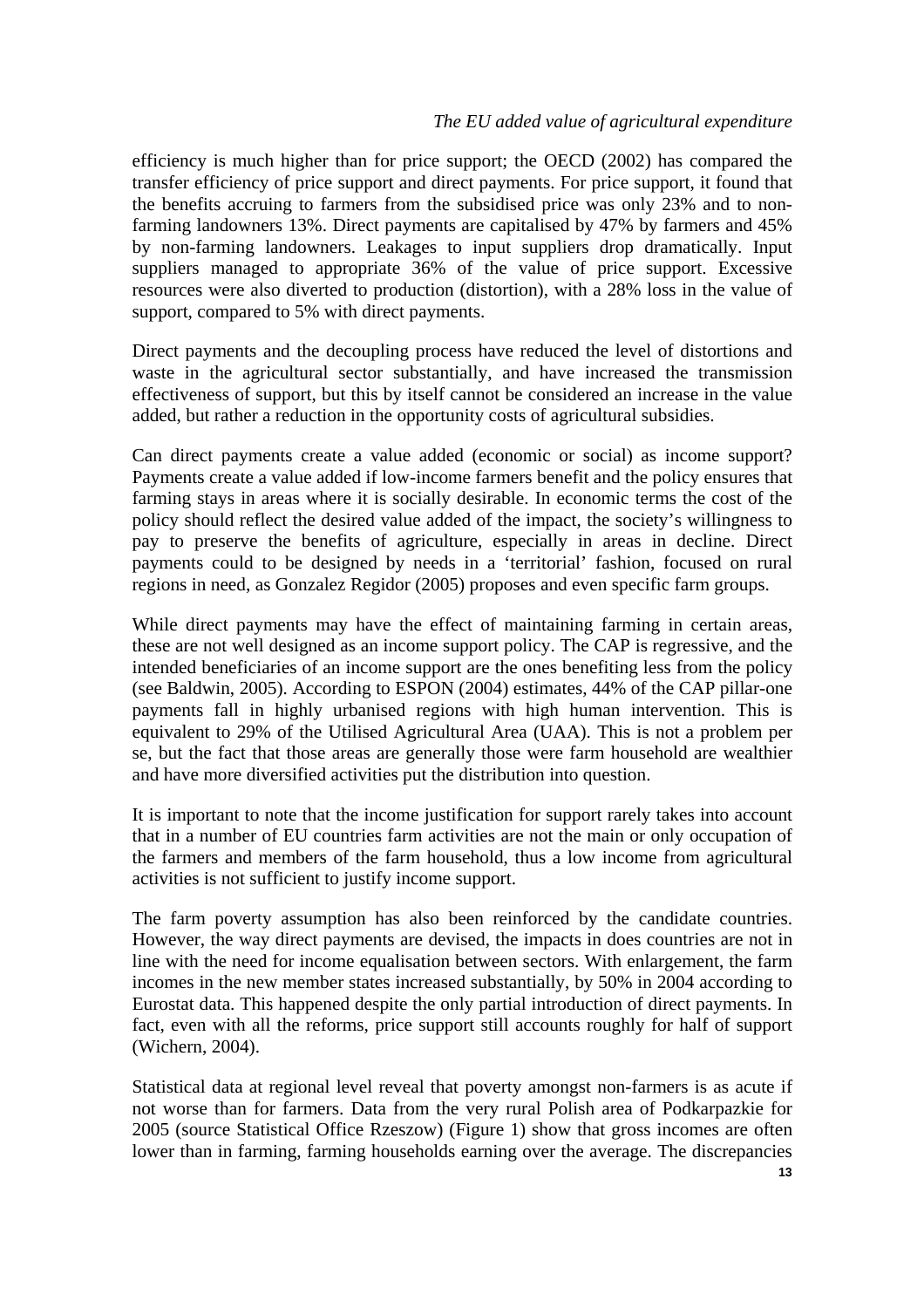of disposable rather than gross incomes compared may even be larger than the data shown due to the more advantageous tax and social security terms for farmers.



*Figure 1. Gross income by economic activity in Rzeszow, Poland, year 2005* 

Source: Statistical Office Rzeszow (online database).

The data of gross income distribution are surprising, but the worst discrepancies lie within the agricultural sector itself. The higher average incomes are due to the exceptionally high receipts of the larger commercial farm households. There is no doubt that amongst the poorest and most deprived citizens of the region loom many small and semi-subsistence farmers. These, however, are not the target of the bulk of 'income' support.

Given the large inefficiencies of the policy in targeting low-income farmers, direct payments cannot be considered rational as an income support. With the low level of support granted through direct payments to poorer farm households, it is questionable if it is really very influential in reducing the flow of farmers out of agriculture, or rebalancing income differentials between the agricultural and non-agricultural sectors. In fact, the CAP may be exacerbating income disparities in general and especially within the agricultural sector. More support could be directed to low-income farmers while simultaneously reducing the total expenditure for direct payments, encouraging more farmers to stay in farming and reducing income inequalities in society and the sector.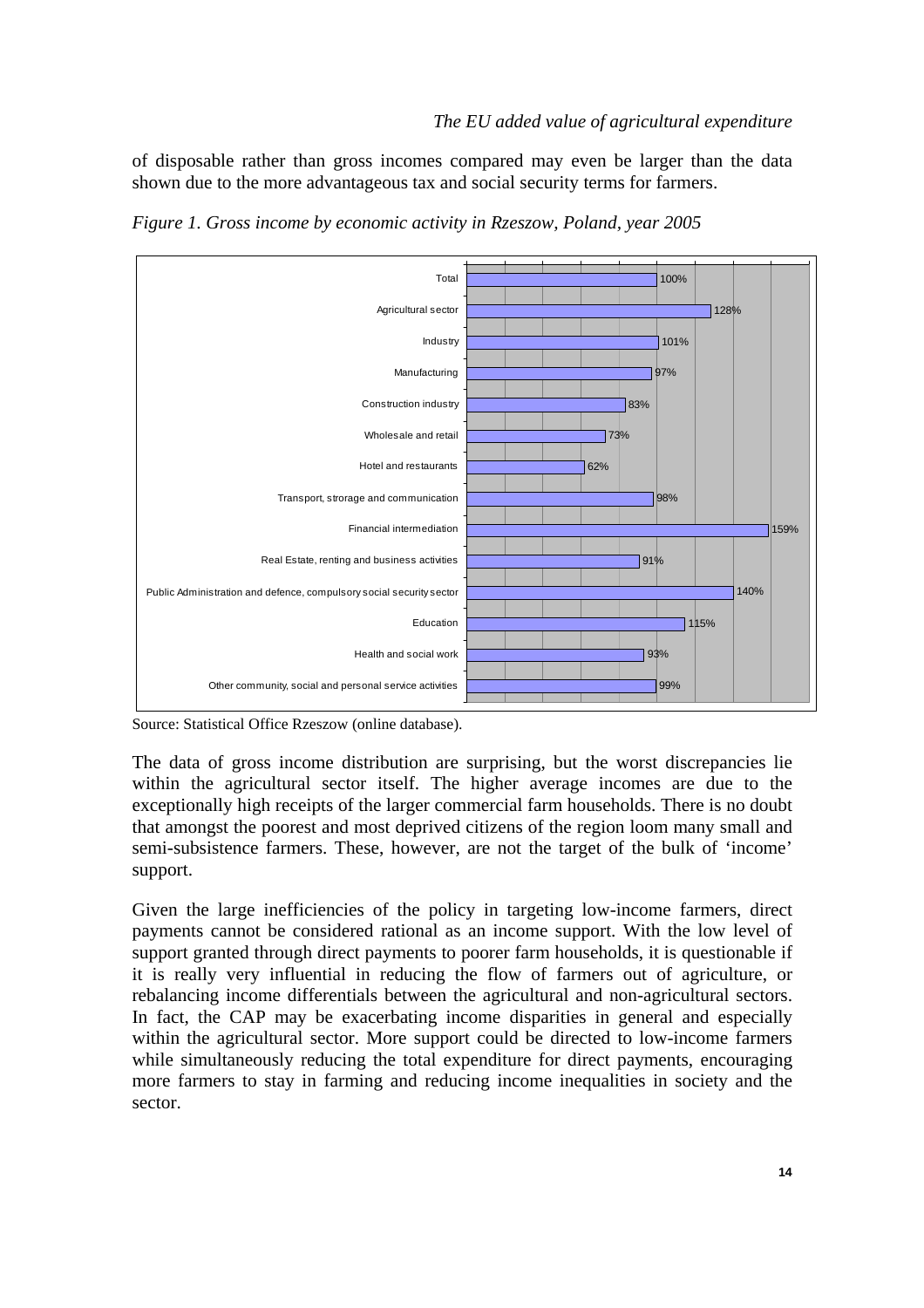<span id="page-14-0"></span>The opportunity costs and the weak targeting of direct support are thus too high to consider direct payments as adding value *as an income support policy*. Any payments granted as income support should be based on an assessment of means by recipients. Such a requirement would exclude a considerable number of farms.

## **3.2. The value added of decoupling and cross compliance of direct payments**

As income support, direct payments are inefficiently distributed and the value added of the payments may well be negative. The impact on farming practices, however, may well generate a value added.

In particular, the CAP includes cross-compliance linking the payment of production subsidies to respect for mandatory conditions regarding good husbandry, animal welfare and the environment. Farmers not only have to manage their livestock and crops, but also demonstrate compliance with existing EU legislation (the Statutory Management Requirements, SMR) whilst keeping land in Good Agricultural and Environmental Condition (GAEC).

As a result, new production methods have been growing in importance, farmers have changed the way they operate and rational farming has increased. Most member states have, for example, implemented measures for the long-term set aside of agricultural land to protect water supplies and to create biotope reserves. Other changes of land use employed in programmes include the reversion of arable land to extensive grassland and changes between crops and rotations.

Through the reinforced cross-compliance obligations of the Mid-Term Review (MTR), the EU intends to ensure that farms implement various environmental directives, such as the directives regulating groundwater standards, nitrate pollution or pesticide use.<sup>[6](#page-14-0)</sup> The Commission Communication of 2003 'Agriculture and the Environment', lists the requirements.

Decoupling and cross-compliance have, according to Bradi et al. (2007) reduced the abandonment of agricultural land. The environmental impact was less clear and the effects varied through the regions. Important benefits were rather found for interventions through agri-environmental payments from Pillar 2.

One cannot deny that there is a value added from coupling support to good farming practices *compared to* no cross-compliance. But this is not sufficient for a continuation of the payments as they are designed today. The size of direct payments is weakly related to the costs of cross-compliance obligations, linked as they are still to past yields at least in the overall amounts. The difference of past yields between countries and regions means that from the point of view of the practices required, farms are paid very different levels of support for similar costs. Some farms may be over-compensated, some under-compensated.

<sup>&</sup>lt;sup>6</sup> Council Directive 80/68/EEC on the protection of groundwater against pollution caused by certain dangerous substances (OJ L 20, 26.1.1980).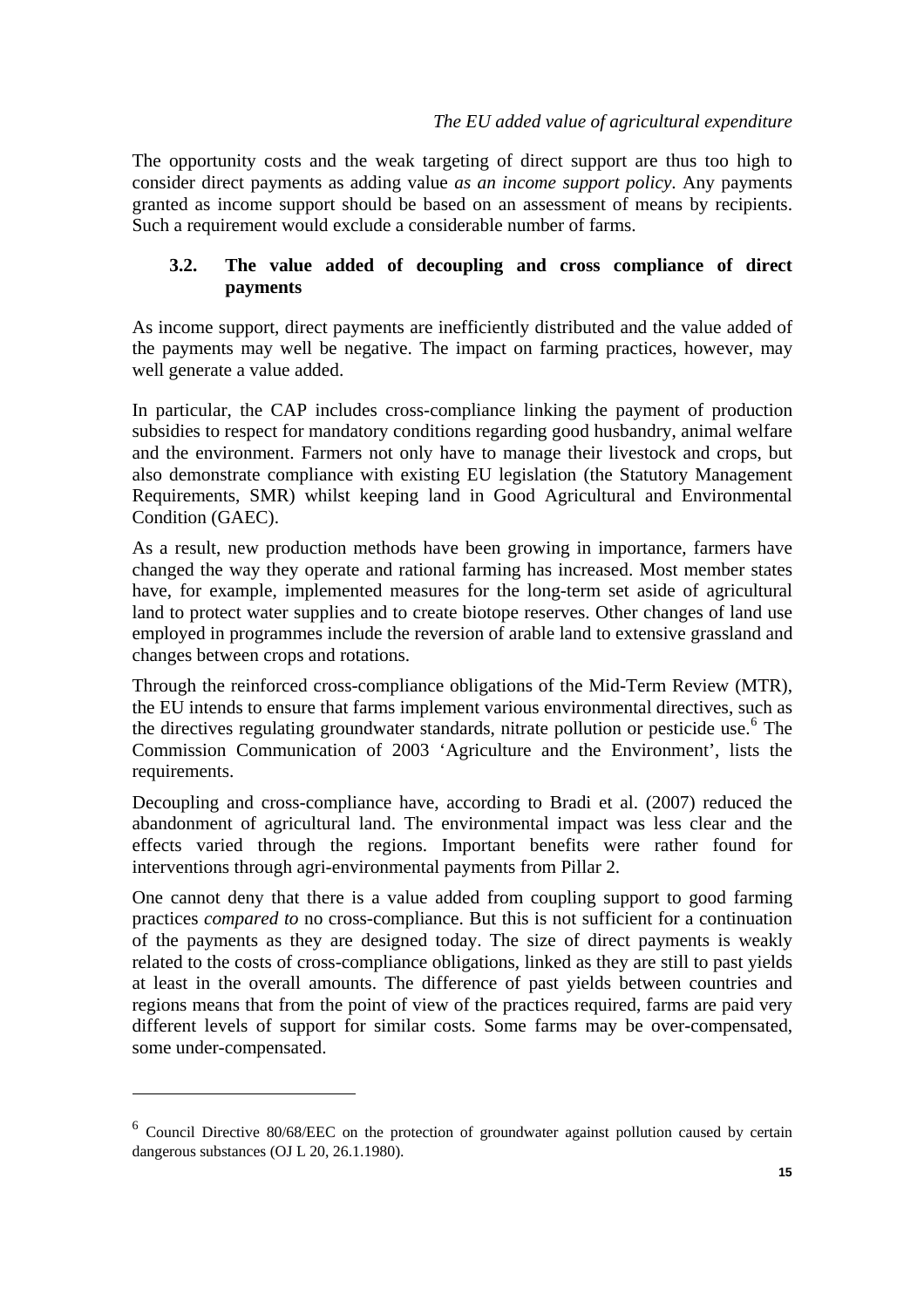<span id="page-15-0"></span>To achieve a more measurable value added for cross compliance the payments should reflect the cost of implementation. While it is difficult to estimate the costs for each farmer, the costs of cross compliance obligations could have been estimated by region to allocate funds closer to needs. This would of course cause a geographical redistribution of CAP funding, a move that would clearly face strong resistance as it would affect the national redistribution of the funds. However, not improving the financial link between the objectives and their costs weakens the policy rationale.

Summarising, the EU standard of production and quality create costs to farmers, and those may need to be supported if certain farming structures are to subsist. However, the payments need to relate to those costs, as targeting of policies and cost efficiency are integral parts of generating value added. The net value added of the cross compliance obligations may be positive, but could certainly be improved. Opportunity costs could be reduced, and the present distribution based on historical yields abolished and replaced by a better cost base approach.

### **3.3. Other payment schemes, the biofuel case**

The biofuel case is presented here as a special case due to its "modernity". It addresses a modern concern, but again the mechanism, the stated objectives and actual impacts are not matching. There are opportunities to expand production of biomass and renewable energy sources. This would not only create new economic opportunities in rural regions, but would help Europe respect its greenhouse gas reduction targets under the Kyoto Protocol. Measures to develop renewable energy raw materials and processing capacity already operate under the CAP. One example is the aid of  $\bigoplus$  per hectare available to farmers who produce energy crops.

Consequently, support to agro-fuels as an 'infant industry' could be justified. However, in the longer run, it is likely that the second generation will lead to the production of ethanol from a variety of crops.

The present support to the first generation of agro-fuels is hard to justify. Promoting agro-fuels as a way to reach energy independence makes little sense. In the most optimistic scenarios, domestic agro-fuels could replace only 1% of imported petroleum products. The environmental balance of agro-fuels is questionable and their positive externality does not seem to justify the current public support. While mandatory incorporation could be a way to have consumers fund the cost of the EU policy in member states that are willing to develop the use of agro-fuels, the support provided by the CAP is not particularly legitimate. It seems to offset some of the agri-environmental measures in some arable areas, by providing extra incentive to grow crops that participate to groundwater pollution. In the same way, energy crops on set-aside land offset some of the ecological benefits of set-aside (Agrienergy, 2007). The  $CO<sup>2</sup>$ generation in the production of bio-fuels is also claimed to offset a considerable share of the reductions generated.

Altogether, the agro-fuels policy as a way to transfer income to farmers is particularly ineffective. The cheapest opportunities of producing agro-fuels will soon meet a limit. The present level of bio-diesel already creates serious tensions on the market of rapeseed, and depresses the market of co-products (rapeseed cake), raising the breakeven point. Effects on food prices across the world due to the biodiesel expansion are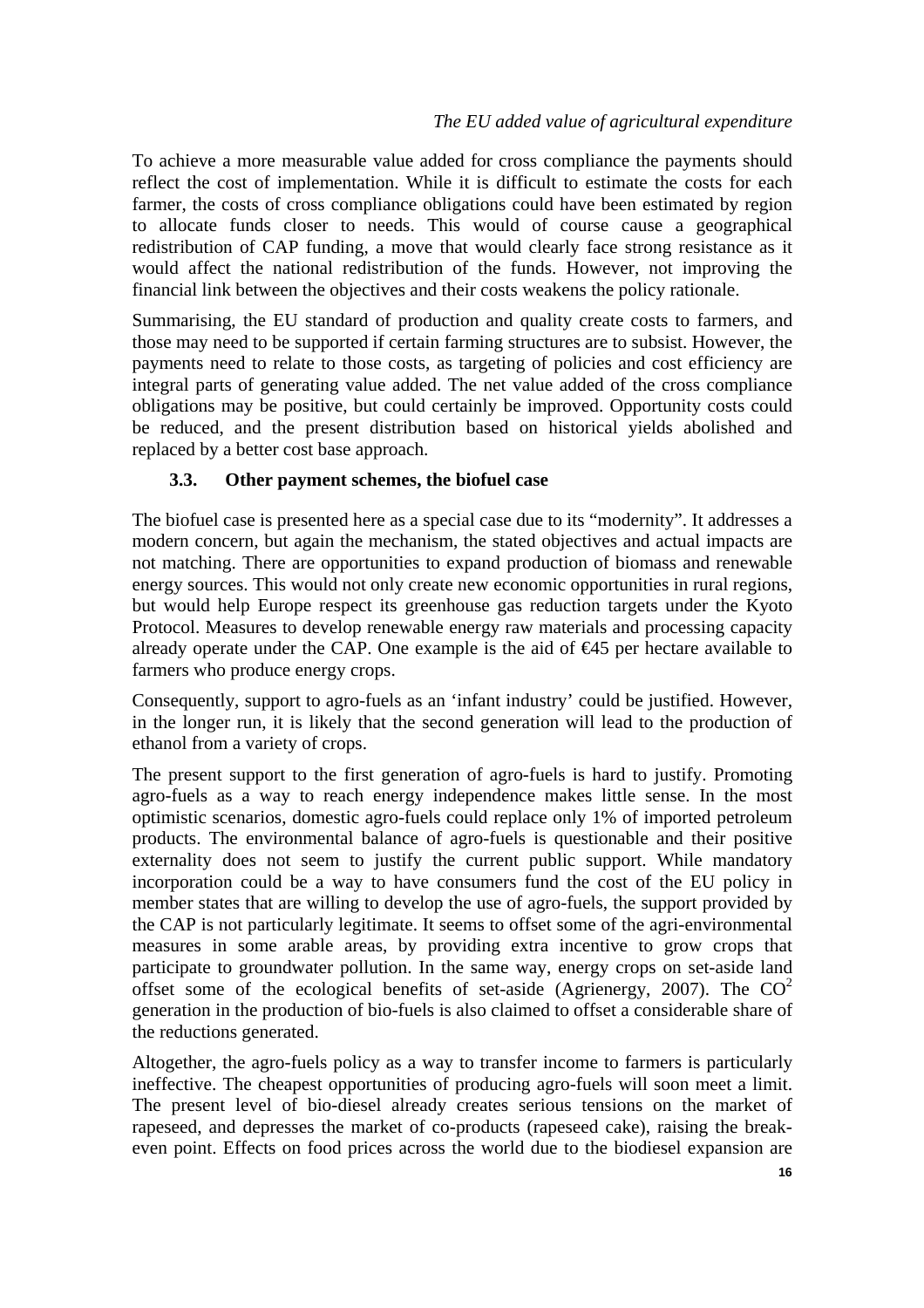<span id="page-16-0"></span>creating concern. Given that any extra production of agro-fuels competes with the utilization of land for food products, and hence increase the cost of producing agrofuels, support to extra production will be dissipated mainly in production costs.

The second generation of biofuel crops could dramatically change the balance for these products. It has yet to become cost effective, which should take at least 10 to 15 years. However, budgets would perhaps be better used if allocated to research rather than to the promotion of the first generation of agro-fuels.

## **3.4. Conclusions on the value added of pillar I payments**

For Direct support to generate a stronger value added for the EU the payment methods should be considerably revised. The funds aims have to be dissociated and funding directed to criteria based on the specific objectives. There cannot be one payment that covers income support and cross compliance, these are two very different functions.

One cannot just discard the need for support; some farming regions are in fact highly dependent on the direct payments. Figures on individual as well as national accounts show that most of the EU agriculture is not currently viable. Without subsidies, negative farm incomes are the rule in many sectors. The Single Farm Payment represents half of the operating surplus in Ireland, and the direct payments more than 100 percent of the net income of French beef producers. It is not possible however to ascertain is the dependence on direct payments is not caused by fiscal optimisation, i.e. the direct payments avoid necessary restructuring under pure market conditions.

It is also unclear what the future may bring, e.g. costs to climate change adaptation may be high. It is not possible for this paper to declare that abolishing support for the sector will generate value added: the benefits and costs of the process are unclear. However, it is not correct to support all farms in an imbalanced and regressive way weakly realated to the needs targeted. The value added of direct payments in the present form is more likely negative. Lost opportunities elsewhere and within the agricultural sector and rural areas are high.

Direct payments need to be restructured, not necessarily abolished. They may be to some extent WTO compliant, but not adapted to the EU situation of the rural areas and agricultural sector. One could envisage the division of the funds into clearer different functions. One group would be income support, based on a means testing of farm household incomes. The second group could be based on costs incurred due to high EU standards for farming practices. Both should be completely independent of historical yields and of course of production. Care should be taken to avoid overcompensation for implementing standards. Issue specific payments may be introduced or replaced as needs change, but multiple objectives should not be attributed to one payment. The final cost of the direct payments may or may not be lower. No income support should be available to farms with high farm household incomes, while for cross-compliance aid, only farms with a turnover under a certain level should be eligible.

Cross-compliance rules and support can be adapted to regional situations and should be flexible to address rising new challenges of modern agriculture, such as adaptation to climate change.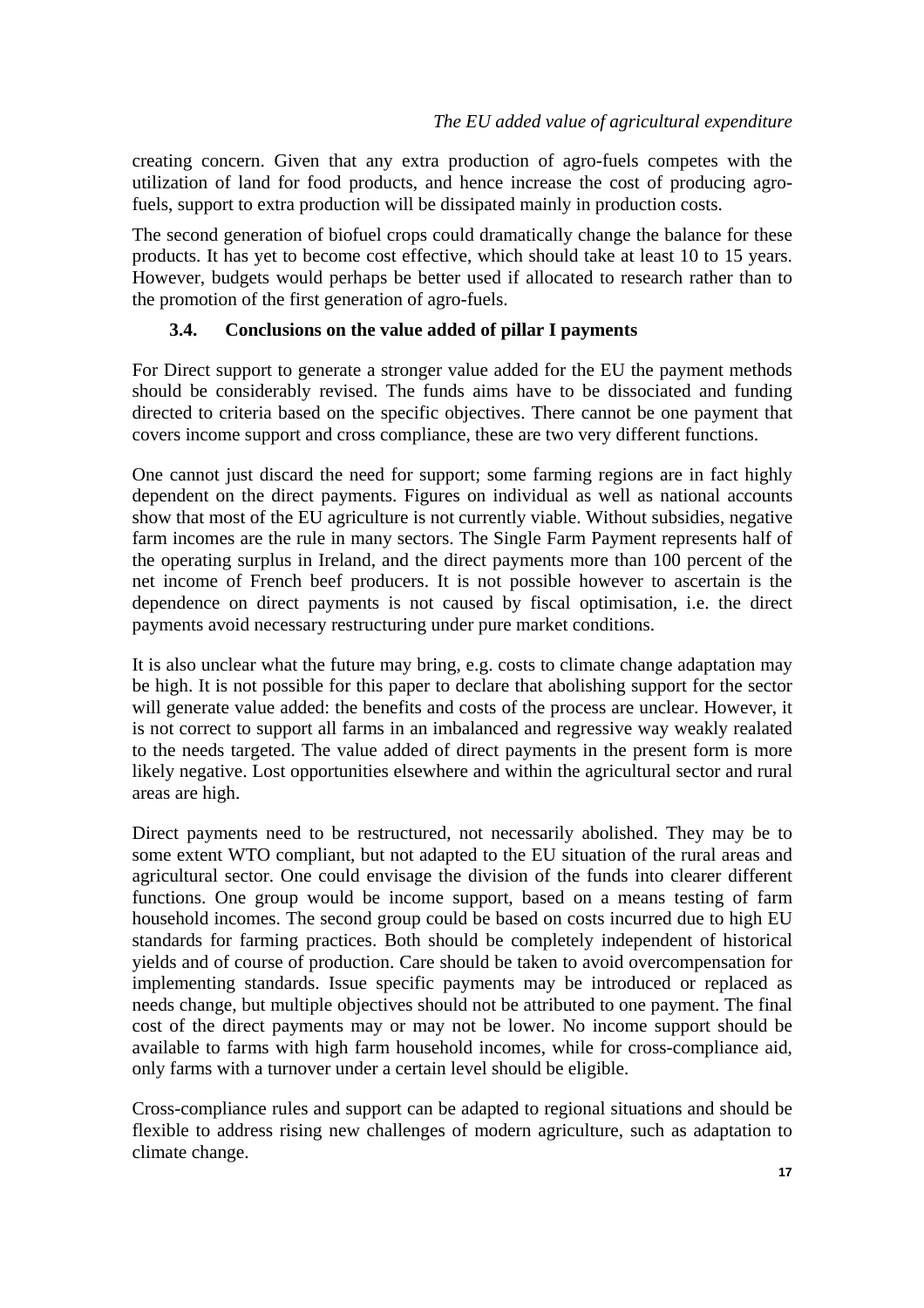<span id="page-17-0"></span>Along similar lines, Gonzalez Regidor (2005) proposes to change the direct payments following a 'territorial approach', i.e. based on the needs on the ground. He considers the need to differentiate direct payments and their allocation based on the typology of farms – 'commercial' or 'territorial' – and adapted to a typology of rural areas. The differentiation would cater for the multifunctionality of agriculture.

## **4. RURAL DEVELOPMENT**

Rural development grew from an accompanying measure for the Common Agricultural Policy into a major instrument to support the environment, economy and cultural aspects of rural areas.

The rural development policy is becoming a credible tool for economic development in rural areas. Its rationale has been unfortunately affected by its origin of shifting funds from direct payments to rural development linking implicitly its national distribution to the geographical incidence of direct payments. It makes the widening of the scope of rural development beyond agriculture complex. Buckwell and Armstrong-Brown (2004) discuss the gap between rhetoric, needs and the financial distribution.

The rural development policy can be considered in line with the convergence policies and sustainable growth. Its reach and influence have been increased in the latest reform Council Regulation (EC) No 1698/2005, which came into force in January 2007. It is too early to assess the influence of the new regulation, but most measures of the previous policy have been retained. The reform has introduced wider objectives rather than changed existing measures. The rural development policy has a large number of measures that can be subdivided into 4 axes:

- 1. Improving the competitiveness of the agricultural and forestry sector
- 2. Improving the environment and the countryside
- 3. The quality of life and diversification of the rural economy
- 4. Leader

The first objective absorbs the largest part of the funds; the second and third are targeting mainly farm and farming related environmental and countryside stewardship problems. Leader is an only holistic territorial approach involving all economic sectors of rural areas, but is still at its infancy and attracts still a fraction of the funding.

### **4.1. The nature of rural areas and territorial targeting of the rural development policy**

Rural areas in the EU are very varied and it is difficult to find one specific feature that can characterise them all. There is de facto no clear description of what constitutes a rural area in the EU and neither the old nor the new rural development policy determines it. To describe rural areas, the European Commission generally uses the OECD definition which categorises the rural areas as follows:

• Predominantly rural regions: Over 50 % of the population lives in rural communities;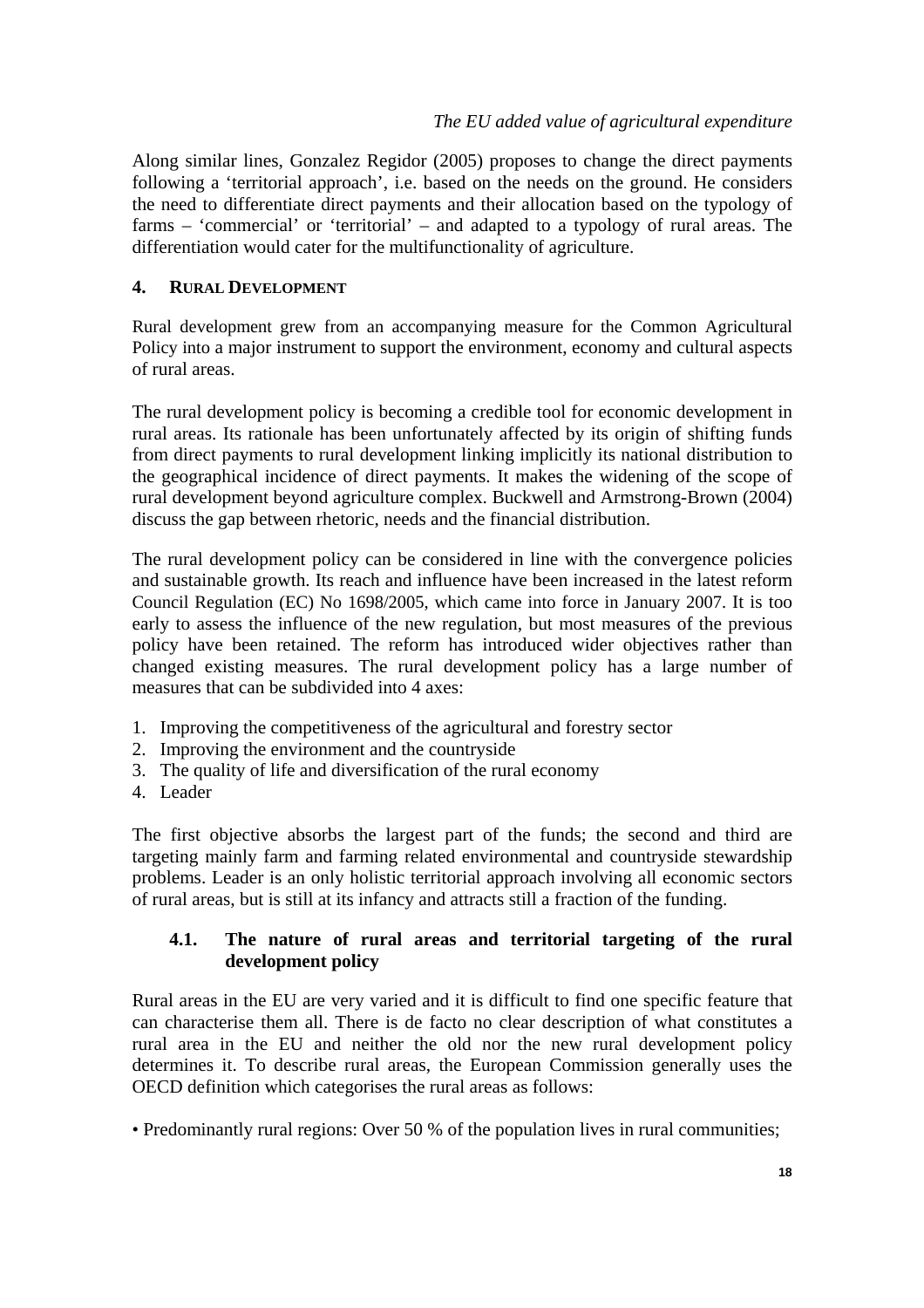- Significantly rural regions: between 15 to 50 % of the population lives in rural communities;
- Predominantly urban regions: legs than 15 % of the population living in rural communities.

When presenting rural development problems in the EU, the situation of predominantly rural areas has often been used as an example and rationale for action. However, as there is no definition at the level of the regulation, the measures are available wherever there is farming activity. This can be in areas which are de-facto urban in nature. Good targeting of policies is nevertheless important for value added considerations.

It is generally believed that the rural areas are predominantly agricultural, poor and are losing population, which can give an explanation for the very frequent view that rural development support should be directed to agriculture. The features of rural areas, however, appear to be rather different. While agriculture plays a very important role as predominant land user, it has declined significantly for the economy and employment. In fact, even in the predominantly rural areas employment in agriculture is only 13 % with both industry and services being more important. This is acknowledged by the Extended Impact Assessment of the European Commission (COM(2004) 490 final, p.4) performed as part of the presentation of the new rural development regulation, and a reasoning for the creation and now full integration into the rural development policy of the Leader programmes. The opening of funds for micro enterprises not linked to agriculture is also a reflection of this acknowledgement.

According to the OECD (1996, 2001), the distribution of new employment opportunities in industrialised countries has not been correlated to the degree of urbanisation since the eighties. The rates of increase in services and industry for the 80s have been higher in rural areas than in urban areas.

Rural regions are also often successful economically. Many areas have experienced income and population growth due to increases in employment opportunities in nonagricultural activities. Services and the development of industrial activities have often been a crucial element for these areas, more than the maintenance of agricultural activities. The OECD (2003a) has examples of rural areas which have done very well and even better than urban regions (e.g. Siena region (Italy) or Tirol (Austria)). The OECD attributes the main difference between lagging and leading regions to the level of infrastructures available.

The economy of rural areas is no longer predominantly agricultural and their assumed poverty and population problems cannot be generalised either. However, the Extended Impact Assessment of the Commission does not acknowledge this sufficiently. The impact assessment and the regulations return to the description of rural areas as remote and depopulated. It subtly mixes the undoubtedly very important role of agriculture as land manager with its position as economic engine for rural areas. They also reiterate that rural development cannot be dissociated from its role as 2nd pillar of the CAP.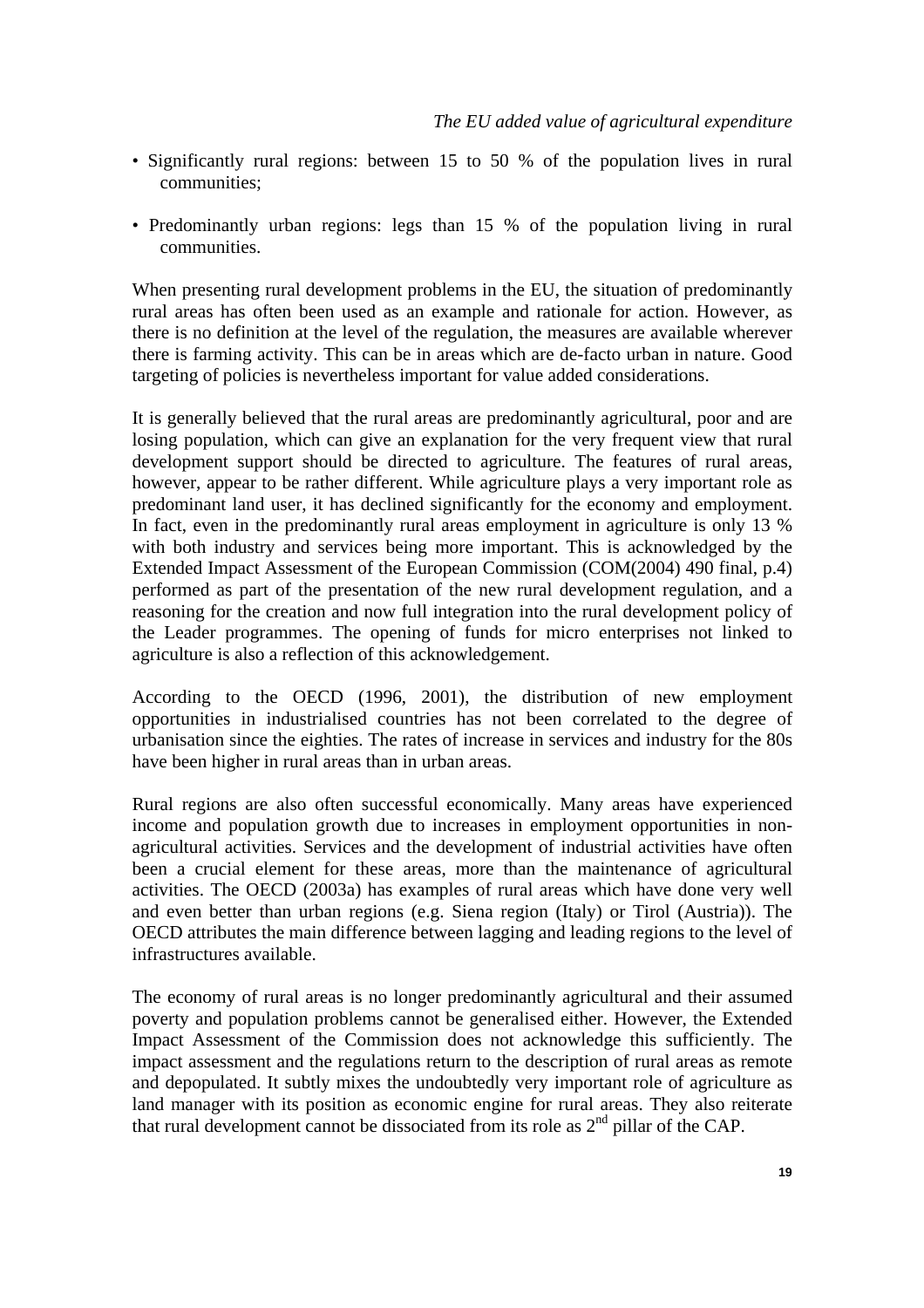<span id="page-19-0"></span>A Commission's own working document on Rural Development (1997) shows that a higher number of rural regions presented an increase in population rather than a fall between 1981 and 1991 in predominantly and in significantly rural areas. The new rural development regulation pays little attention to this factor. Also Terluin and Post (1999) confirmed that population in rural areas has increased more in the 'leading' rural regions<sup>[7](#page-19-0)</sup> than in mostly urban centres between 1980 and 1993 and the trend has continued in the wealthier EU member states (OECD, 2006). The OECD claims that most successful strategy is an amenity-based development and the creation of an 'urbanised countryside', a countryside that despite low population density offers services at a similar level as in urbanised areas, allowing numerous entrepreneurial activities.

Thus, there is a possible problem presently in generating the best value added in rural regions through this policy. The role of the rural development policy as a 'nearly' stand alone sub-heading in the budget is still not completely defined. Eligibility criteria for funds are not refined depending on the objectives. There is also still a certain level of confusion between the role of rural development funds and structural funds in regions where they coincide.

## **4.2. Distribution of support to territorial objectives**

Table 1 shows the distribution of rural development funds by objective in 2003. Very few funds can be considered as targeting territorial development. Some improvements will occur with the new regulations for rural development, but these demand still only a minimum of 10% of the funds to be directed to holistic non-farm oriented rural development actions. This is an important change, but still a modest one.

The agricultural sector still plays a very important role in the rural areas, undoubtedly as land manager. Its socio-economic situation has also to be taken into account when devising rural policies. However, a fully fledged rural development policy should concentrate on all social goods, such as environmental protection, and as investment funds to develop economic activities in lagging rural areas.

This is just a reflection of the origin of the rural development policy strongly linked to the need to fit farm support into the WTO compliant green box and a tax payer acceptable support for farming. Thus initially it kept the distribution among beneficiaries close to the direct payment distribution. However, as mentioned earlier, rural development comprises many needs and economic sectors and soon the substitution of direct payments by an equivalent increase in rural development support has been challenged. If the aim is to generate value added, financing agricultural practices which have been followed anyway or are mandatory is highly questionable.

**<sup>7</sup>** These are regions which show higher employment growth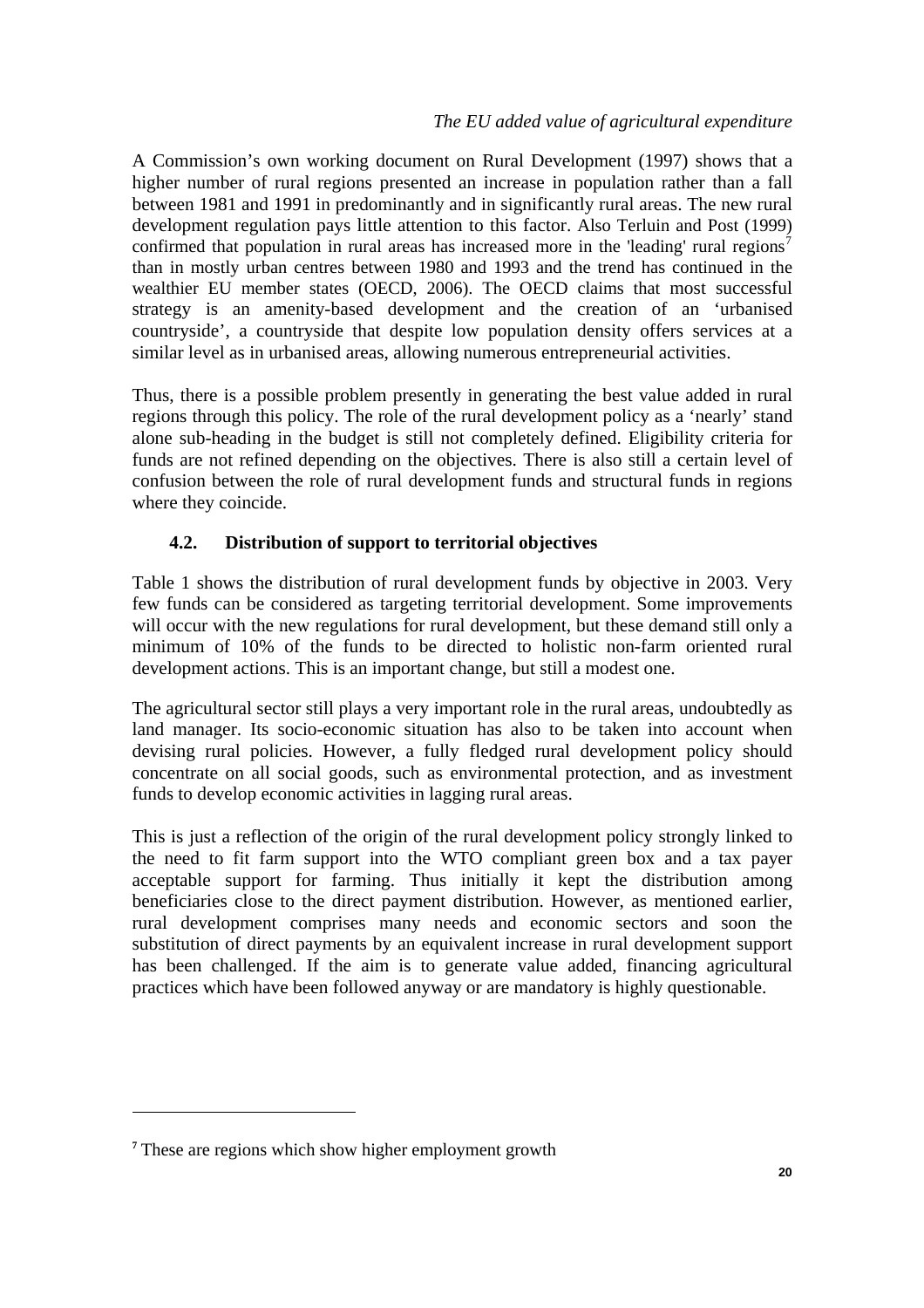| <b>Function</b>    | EU funds (mio $\Theta$ | % share | <b>Total public expenditure</b> | % share |  |
|--------------------|------------------------|---------|---------------------------------|---------|--|
| Sectoral           | 4084                   | 89,22   | 8929                            | 88,01   |  |
| agriculture        |                        |         |                                 |         |  |
| Territoral,        | 494                    | 10,79   | 1158                            | 11,98   |  |
| semi-sectoral      |                        |         |                                 |         |  |
| and forstry        |                        |         |                                 |         |  |
| Territorial and    | 568                    | 12,42   | 119                             | 11,73   |  |
| forestry           |                        |         |                                 |         |  |
| <b>Territorial</b> | 314                    | 6,86    | 346                             | 7,71    |  |
| only               |                        |         |                                 |         |  |
| Total              | 4578                   | 100     | 10746                           | 100     |  |

<span id="page-20-0"></span>*Table 1. Funds distribution by function in 2003, EU-15* 

Source: European Commission (2006), breakdown in the annex.

This link to agriculture is also responsible for the limits imposed on the distribution of rural development support, which in fact require the share of rural development funds modulated from direct payments to remain largely in the region they originate (80%). As a consequence, funds will still fall on the areas with the most productive farms, which are mainly the richest regions. This is likely to cause rising tensions in the future budget negotiations, as modulated funds from direct payments in considerably wealthier regions of the EU are several times higher than in the poorest rural areas of the EU.

Finally, apart from the distributional problems, there is a clear limitation. It is difficult to conceive to create a rural development budget comparable in size to the CAP or the cohesion funds. Furthermore, the co-financing needs for rural development are already a serious problem. This calls for a hard rethinking of the role of direct support and rural development, if value added of the interventions for the EU is be maximised.

The future allocation of rural development could be dominated strongly by net balances of the overall EU budget, which has fundamentally affected budget allocations in general. Maximising value added of the policy and improving its functioning can only be achieved if such non policy specific considerations can be isolated.

It is important that areas which had lower agricultural yields decades before, are not penalised with lower rural development funds. Those low yielding regions are on average the poorest and often located in the new member states.

To maximise the value of expenditure and policy rationale for direct support or rural development, the redistribution of support between countries, regions, rural areas and farmers should be possible.

## **4.3. Evaluating the Rural Development Measures**

The rural development policy offers a large number of measures. This section is not going to evaluate each and every one of them, but discuss the performance of the main measures. This analysis draws from a variety of sources, but draws heavily on the full evaluation of the specific contribution of measures by the mid term evaluations for rural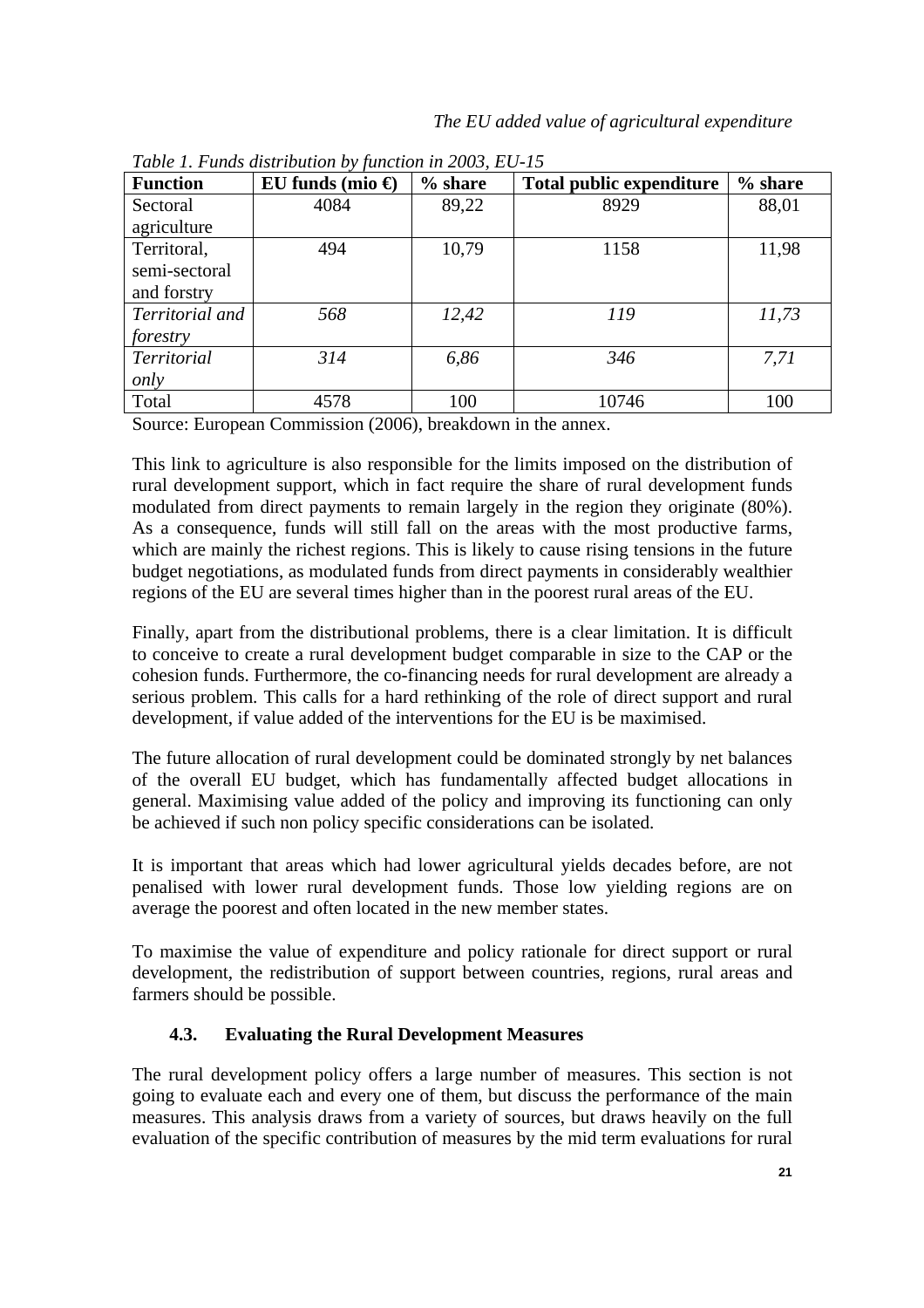<span id="page-21-0"></span>development of the 2000-2006 programmes performed by Agra CEAS consultants (2005a and b) for the Commission. One of the important points which the documents reveal is that the quality of evaluations nationally is very variable, making it difficult to reach conclusions. The new guidelines for this financial perspective period have been improved in the common monitoring and evaluation framework $\delta$  and this should also allow for better policy decision-making in the future.

## **4.3.1. Improving the competitiveness of the agricultural and forestry sector**

### *Investments in agricultural holdings*

These measures aim at increasing productivity and quality through restructuring and can therefore be useful, especially in the new member states where labour productivity is very low. New measures targeting the improvement of food quality standards are important for the new member states and continue the measures that were used under SAPARD.

The mid term evaluation of the measures comes to the conclusion that there are indications that the measures have had positive impacts in labour productivity and their profitability. Unfortunately, and particularly for guidance funds, many countries were unable to assess the impacts of the measures. Nevertheless, the results are encouraging in having preserved employment and having improved the quality of farms in relation to animal welfare, working conditions, environmental impacts and quality.

The evaluation was unable to ascertain if there have been deadweight loses, i.e. if the farms would have invested in the absence of the support. In some regions under Objective 1 (guidance), the investments seem to have had a considerable impact on incomes (e.g. Greece and Italian regions). However, the investments are not a panacea, and in areas were certain farm sectors are in crisis, investments do not seem to have resulted in noted improvements in farm performance. This may be an indication that investments are not always undertaken to efficiently restructure where needed, and that investments to increase efficiency for certain products may not bring a solution to the farm. In many cases, however, it was noted that investments start with a negative impact in incomes, due to the farm investment costs associated and that positive results take a few years to materialise.

The reports mention the inability to ascertain deadweight costs, the availability of support across the sector in all regions indicate that there is a considerable probability that the assistance is offered to farms where it is not needed or where other financial mechanisms are available, in particular for well performing farms in wealthier areas. The existence or not of a private financial market is ignored by the measure. Substitution of private financial markets should be avoided when possible to ensure that additionality is higher, and intervention may not be addressing a market failure. The

**<sup>8</sup>** http://ec.europa.eu/agriculture/rurdev/eval/index\_en.htm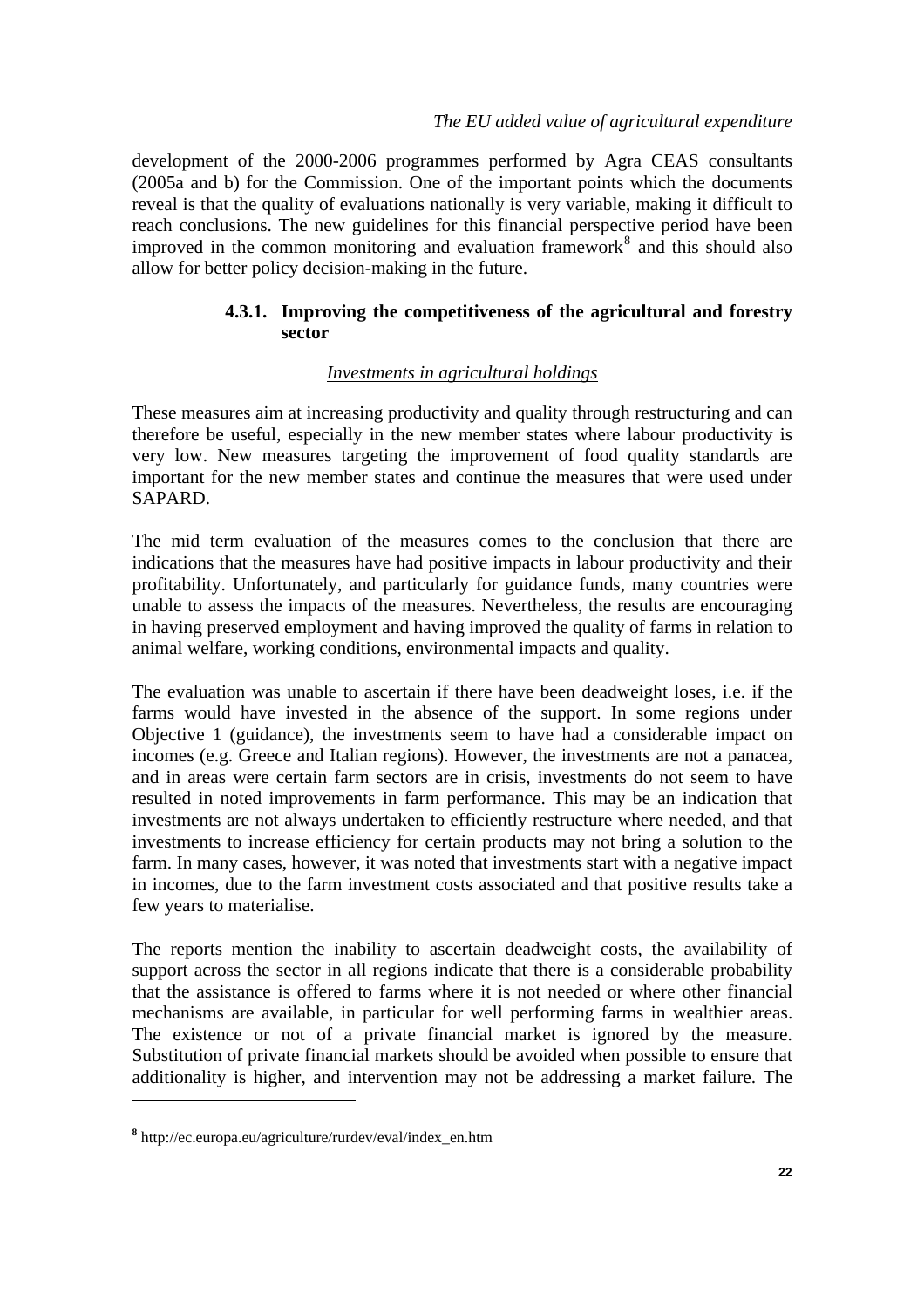value added of such an intervention is then lost. There is a need to reconsider if this measure should not have an element of territorial targeting, i.e. concentrate in less prosperous areas.

## *Improving processing and marketing of agricultural products*

This measure is designed to improve the competitiveness and added value of agricultural products. The support requires that investments go beyond improving the competitiveness of the products, but should be in line with the need to improve the situation in the sector and of the suppliers. The mid-term synthesis evaluation by Agra CEAS does provide evidence that on balance the effects have been positive, but for some countries impacts were inconclusive, mainly due to possible deadweight costs. Support may not have been necessary. The evaluation, however, notes that for smaller enterprises the support was important and would not have been possible without the support.

Investments in rationalising processing procedures and marketing channels are considered to have improved the competitiveness of the agricultural sector. It has also helped in the differentiation of products and assisted in the needed processing channels for organic products, which complements the agri-environmental measure in this respect.

The weakness of the programme is the lack of targeting, and the evaluation pinpoints that while some beneficiaries clearly benefited from the support, for others it paid for investments that would have been undertaken anyway.

## *Early retirement and support for young farmers*

The new regulation retains the early retirement and support for young farmers' schemes. These aim to accelerate the restructuring of the farming sector and to reduce the rate of ageing of the farming community. The few evaluations performed on these interventions are discouraging. A study for Northern Ireland (Caskie et al., 2003) reveals that most farmers ready to join the early retirement scheme are those who were soon going to transfer the farm to their descendant. In another of the few evaluations available Zografia (2007) confirms these findings in a study of Greece, Ireland and France. According to this evaluator, after reviewing the literature on the parameters which determine farm transfer it concludes that financial incentives of this kind will unlikely affect farm transfer or retirement decisions. Retirement behaviour appears also to be determined by regional traditions and not farm structures. The Agra CEAS evaluations seem to reach a similar conclusion, unable to show important impacts either for Objective 1 areas or other areas. Early retirement support seems to affect farm structures little. Thus, no significant structural change occurs, not in a substantial time lag in any case, deadweight losses of the measures risk being considerable. Farmers who do not have descendants are not interested in joining the scheme to avoid losing the land.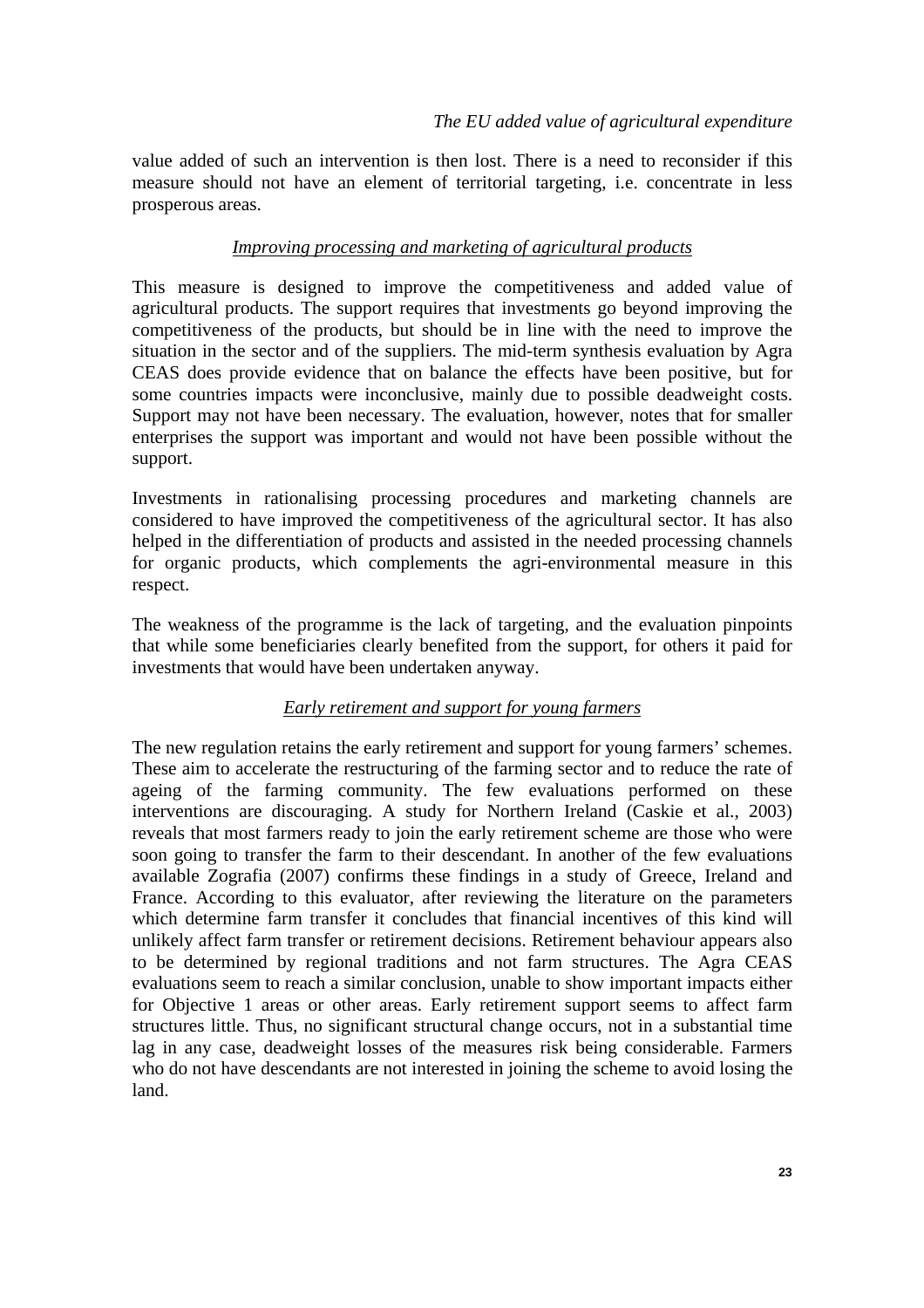#### *The EU added value of agricultural expenditure*

<span id="page-23-0"></span>Actual compliance of the term of early retirement is difficult to monitor. It is traditional in many family farms to transfer the land officially to younger generations at retirement age, but the retired farmer may well continue fully or partially active in the farming activity, and land may be transferred to a family member who is already working in the farm. Thus even when there is an effect on the time of the transfer effects may be very low. Nevertheless, the scheme may be more successful in the new member states, as the payments are considerably more generous than national retirement schemes. It may induce older farmers without descendants to effectively sell the farm off. It is too early to determine this as no conclusive evaluations have been performed yet. For the EU 15 however, the value added of the schemes seems faint, offering a financial grant to existing behaviour.

Results of the support for young farmers are few. This support is supposed to be used in coordination with early retirement scheme, but they only coincide in four countries in the EU 15. The evaluations, however, consider that in Spain it was important to safeguard employment, even if causality is not fully clear.

#### *Training*

Training is very important and skills acquisition a pillar for productivity growth. It is a central tool to improve employment opportunities in rural areas, particularly in the new member states. The training measure provided by the rural development programme is mainly directed to assist in the implementation of other measures for rural development according to the Agra CEAS synthesis of evaluations. Unfortunately, there are very few evaluations and data on the uptake of the measure is apparently only recorded for the guarantee section, which excludes the objective 1 regions. The evaluation shows some positive benefits, but evidence seems scant or ambiguous.

However, training is crucial in rural areas, but not in the restrictive scope of the measure. There is a need to foster alternative employment in general in rural areas, while it remains restricted to agriculture and farm related skills. It thus excluded nonfarming rural inhabitants, who have difficult access to other support. Structural operations often do not include small towns and villages, which fall under the rural policy programme, but not under the structural funds, even in convergence regions.<sup>[9](#page-23-0)</sup>

The new regulation expands the scope. The slight difference in the wording of the vocational training measure allows for learning of innovative practices, which could allow the acquisition of cross-sectoral skills such as IT or skills responding to labour market demand more amply. However, the measure is still oriented towards farmers, while other groups in rural areas would also benefit from employment oriented training. Skills in IT, to generate new market opportunities are not only needed in farms in many rural areas.

<sup>&</sup>lt;sup>9</sup> In some countries, small towns and villages which can benefit from rural development funds are excluded from structural fund operations. De facto creating unequal treatment between EU citizens.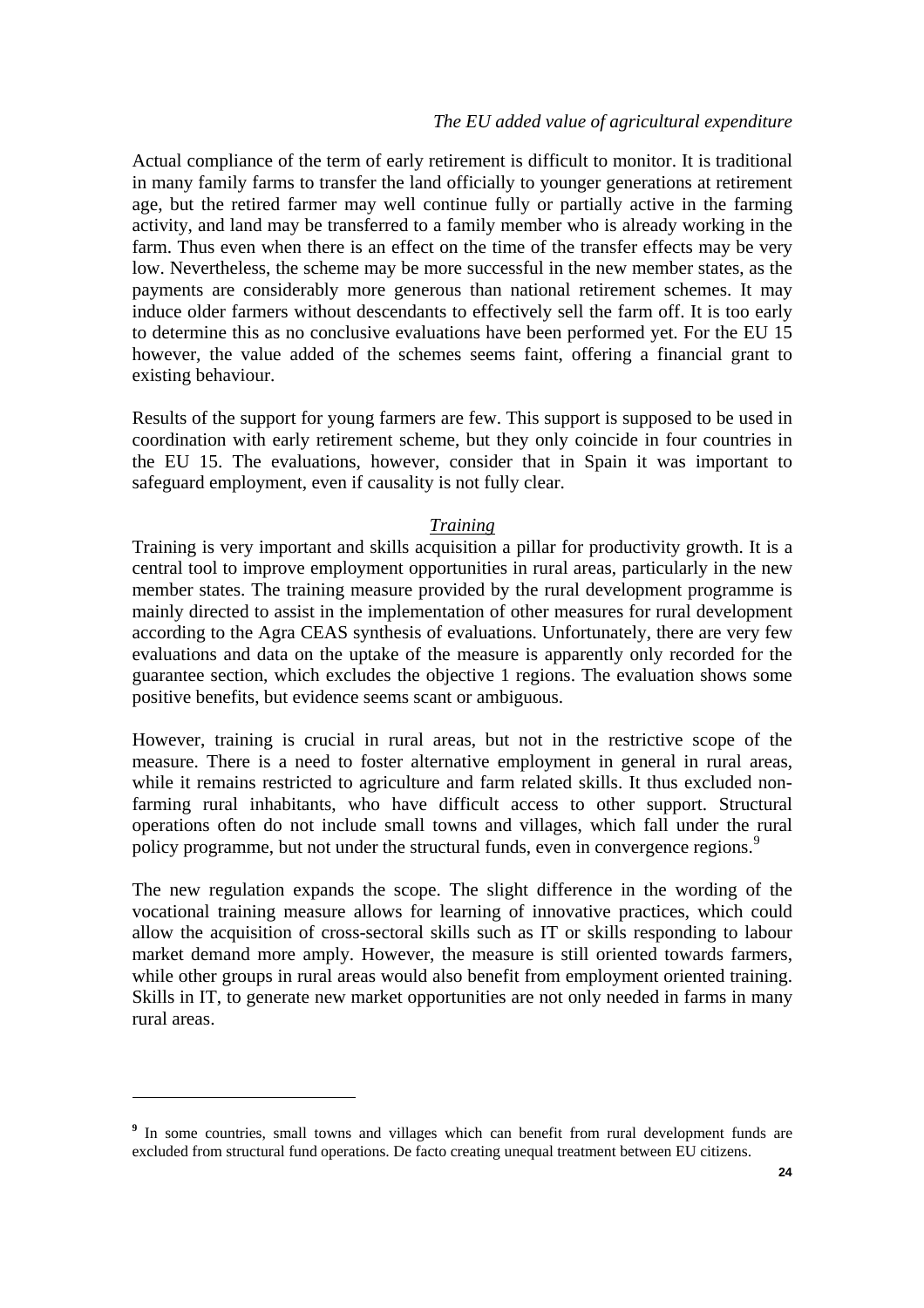#### **4.3.2. Improving the environment and the countryside**

<span id="page-24-0"></span>The objective of this group of measures is to preserve the landscape of the rural areas and their environmental quality. The two main instruments of the EU are the Less Favoured Area (LFA) payments and agri-environmental actions.

#### *Support for Less Favoured Areas*

LFA support is considered as an environmental and cultural conservation programme. It provides support payments which are loosely linked to actual farming conditions and costs. The environmental component of the LFA payments absorbs less than 1% of rural development funds while the remaining LFA payments reach a 21% share.

The most problematic aspect of the LFA is the very high flexibility in the determination of beneficiary areas and the lack of appropriate justification and monitoring of the support. The Court of Auditors (2003) has criticised the LFA payments severely, exactly because it is not possible to understand the value added of such actions.

LFAs are areas either in mountainous regions (high altitude, steeply sloped regions or areas over the 62° and thus climatically cold regions) and areas where land faces abandonment in which agriculture is important, culturally, socially or economically. The environmental payments are targeted to areas, where due to environmental problems farming faces additional costs.

Figure 2 presents the proportion of the different LFA measures applied on the total UAA (Utilised Agricultural Area) and Figure 3 maps the distribution of LFAs at NUT 3 level during the 2000 to 2006 programming period. The area covers a substantial share of the EU's agricultural land, which indicates that eligibility criteria are most likely weak. Support is granted to 55.8 % of all agricultural holdings. Noticeable and pinpointed by the Court of Auditors, 98 % of the agricultural land of Luxembourg was considered as LFA, most of it under the socio-economic and cultural category. There are thus indications on a lack of targeting. The Court complains that member states have not provided appropriate justification for the aid, nor have monitored the impact.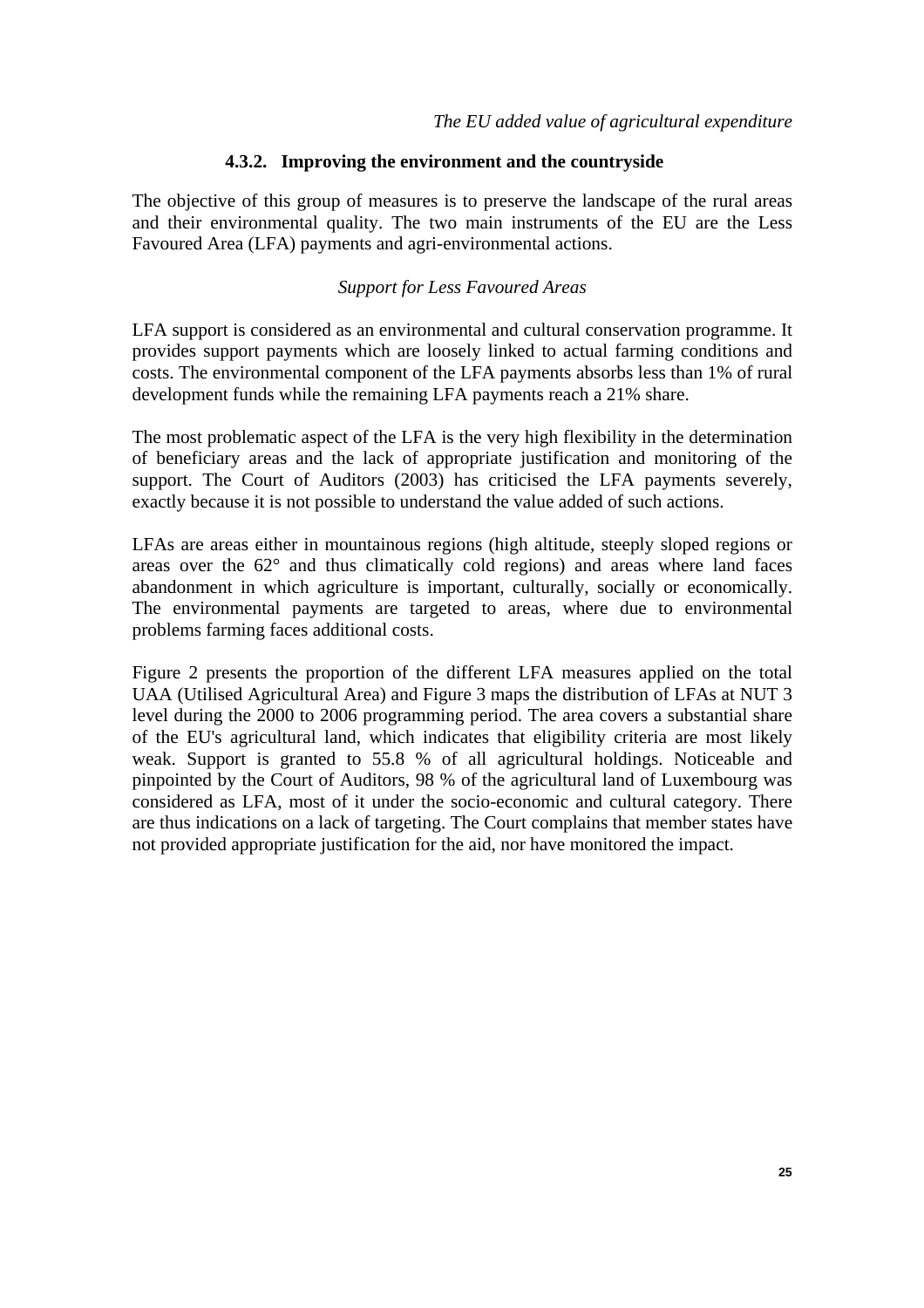

*Figure 2. LFAs as a proportion of total UAA per member state* 

The support has probably been suffering from a high deadweight cost (Núñez Ferrer, 2004). Even for mountainous areas, there is no strong rationale for automatic public support, particularly in those areas which are wealthy major tourist centres and may have high levels of off farm incomes. There is also no sufficient consideration of the need to maximise land use efficiency and to question the need and opportunity costs of certain production structures in LFAs which may have originated due to subsidies (e.g. CAP) in the first place and may even be environmentally undesirable.

Despite the imbedded socio-economic objectives of supporting less favoured areas, the consistency of the support with cohesion objectives is poor. ESPON (2004) indicates that LFA payments are not more intensive in areas with lower GDP level or higher unemployment.

*Source:* Court of Auditors (2003)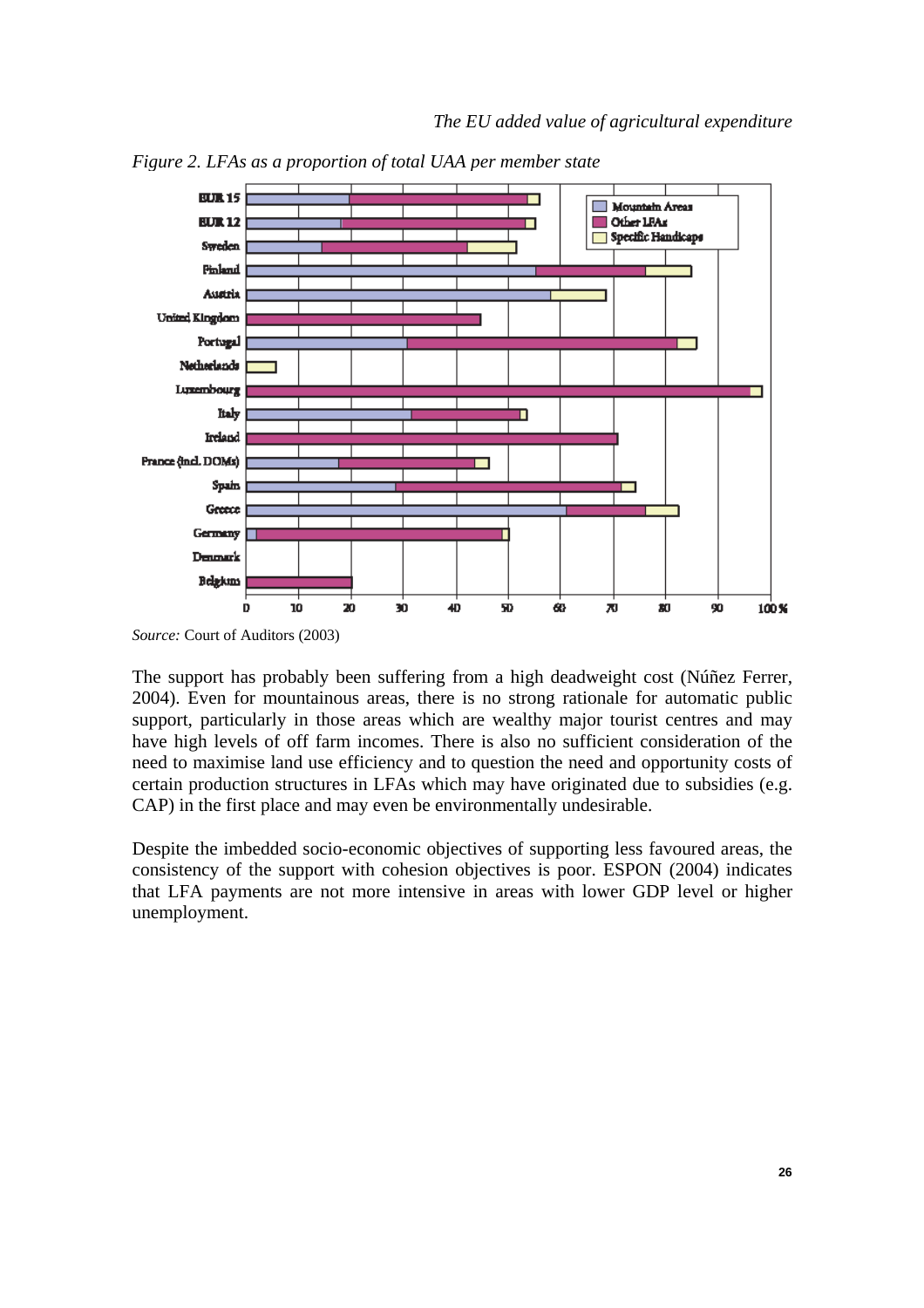

**Figure 3. Distribution of LFA areas in the EU** 

Source: ESPON (2003)

The mid term evaluation for LFA support for the 2000 to 2006 programming period (IEEP, 2006) has a more positive view of the policy as it considers that it has reduced the abandonment of agricultural land. It nevertheless finds effectiveness suboptimal and variations in support between regions unrelated to needs. LFA payments seem to fail to place resources in the areas were public goods are most apparent and the hazards of land abandonment are the highest.

The LFA area distribution seems "political" rather than needs based in nature, and the flat rate nature of payments may have created an element of over-compensation in areas where disadvantages compared to non-LFAs were minimal, and one of undercompensation in the most severely disadvantaged regions. The ESPON and IEEP studies nevertheless suggests that in some countries the LFA payments helped to retain some low income cattle and sheep production in marginal areas, but this does not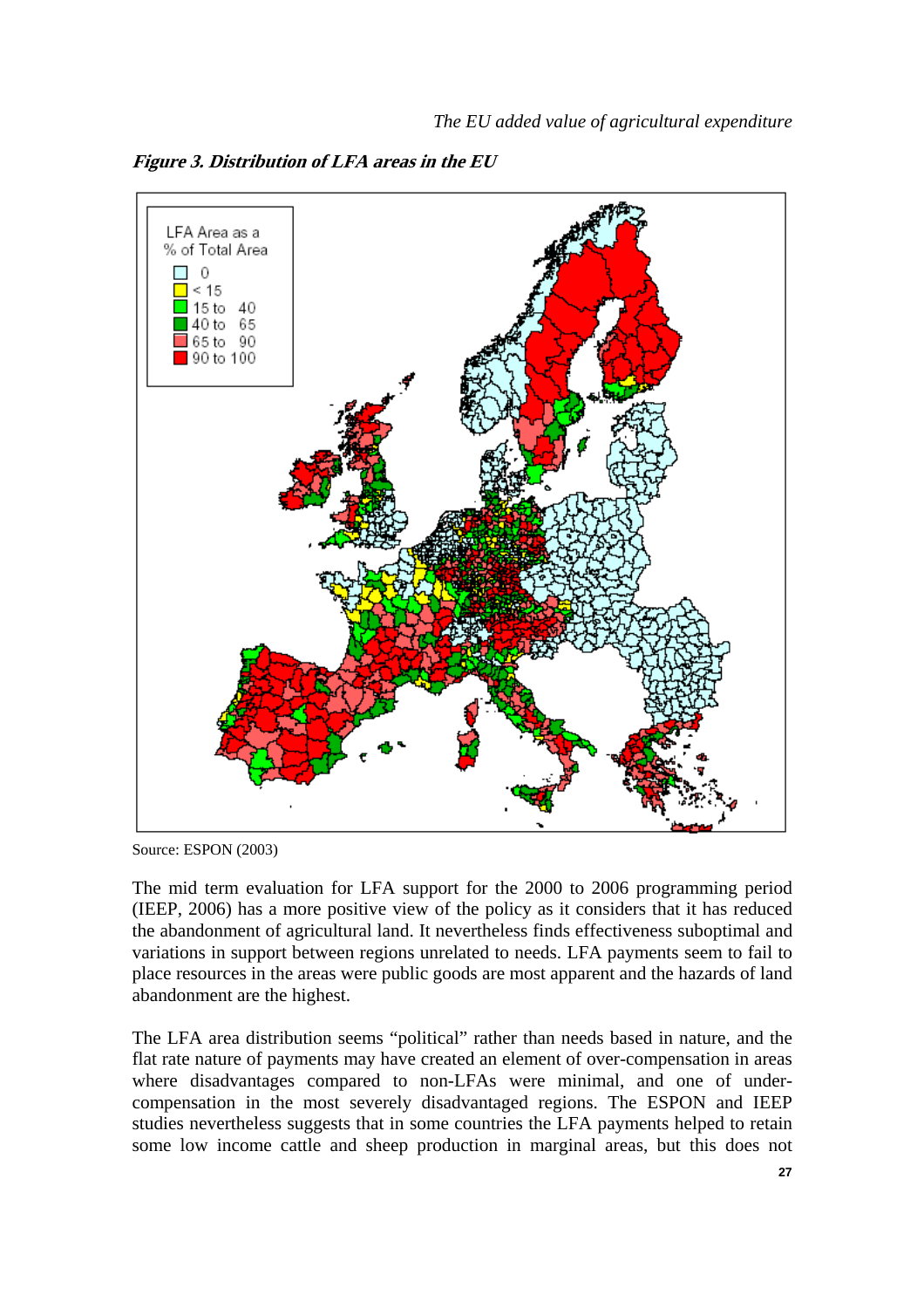provide sufficient grounds for continuing the policy unchallenged. In apparent contradiction to many claims that the policy helps small farmers, the average size of farms benefiting from LFA payments in non-mountainous areas is larger than the average. Impacts of measures are also not properly evaluated and there is a high risk of overcompensation to farmers.

In response to the Court of Auditors and the weak justification for the support, the Commission proposed important changes. The first was that the use of LFA for specific handicaps other than those caused by geographical and soil features (altitude, very low fertility) was to be limited territorially to 10% of the area of the member state. The vaguely defined LFAs for socio-cultural reasons (depopulation risks, etc.) were removed form the proposed regulation. Unfortunately, the Council decided not to touch the eligibility criteria for LFAs. The Council agreed nevertheless to review this measure in 2008 with a view to reform it in 2010.

## *Agri-environmental measures*

ESPON (2004) considers the agri-environmental schemes overall positive for the environment and cohesion. In 2002 some 20% of the Utilised Agricultural Area was enrolled under agri-environmental schemes. Evaluations on the impacts, however, have not been performed to the standards the guidelines the Commission requires, making an assessment difficult. Many assessments lack quantification (Agra CEAS, 2007b). Some agri-environmental schemes also require years to generate a clear impact, which makes evaluations difficult.

Some schemes have been very successful in their uptake. The agri-environmental Öpul in Austria has been adopted by 78% of farmers and is a model case (see Darnhofer and Schneeberger, 2007) where the agri-environmental programme is used for the 'ecologicalisation' of agriculture rather than focusing on environmentally sensitive areas. The problem with the Austrian approach is the reported financing of by and large existing farming practices, thus generating overcompensation and deadweight costs. This programme also seems to have undermined measures for organic farmers (Lampkin et al., 1999).

Generally, the European Commission (2005) is rather positive of the impacts on pollution levels and biodiversity preservation. It considers, however, that the uptake of several measures is too low in some areas to create and effect. For water conservation, the results have been disappointing.

Agri-environmental measures receive in general favourable evaluations, but still questions remain on the lack of targeting of actual environmental needs in specific areas. The cost base approach is weak and the payments are at times accused of being offered to farmers who by tradition follow practices in line with those standards. Thus, farmers can de facto be compensated for costs they never incurred, losses they never had and paid an incentive they never required. The payments have been credited as operating as an indirect income support policy. It is a political matter if the payment is for costs incurred (which is the official line of the policy) or for practices adopted,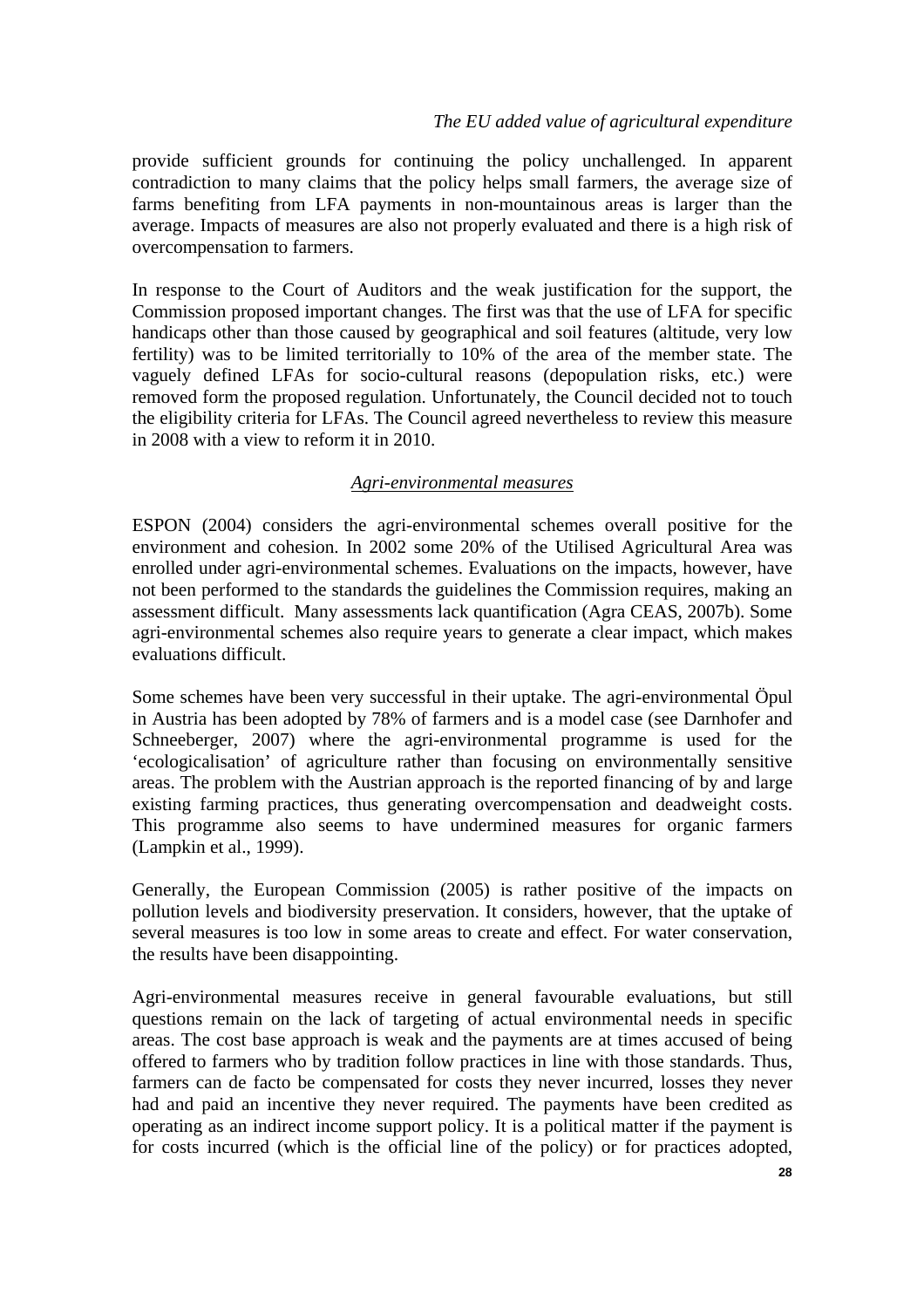<span id="page-28-0"></span>regardless of costs. The payments are also permanent, for as long as the agrienvironmental method of production is maintained. This creates a situation of possible overcompensation.

### **4.3.3. The quality of life and diversification of the rural economy**

The group of measures aiming at the quality of life and diversification of the rural economy are the most crucial for the development of the rural areas, but interventions are quite limited and have attracted only a fraction of the rural development funds. One measure targets the economic diversification of rural areas, by supporting farm diversification, tourism development and encouraging business development. The following measures target the general living conditions of rural areas, one for rural services and infrastructure and one for village renovation. Other two measures are related to training and skills development.

The measures for the economic diversification of rural areas are still very restricted. They concentrate mainly on activities close to agriculture to provide multiple activities or alternative incomes. Those can be used for marketing purposes of new or nonmainstream crops or livestock products, or the conversion of agricultural buildings to new non-agricultural uses and non-farming activities on the farm. The new rural development regulation also encompasses measures for the development of other economic activities by other rural actors, but it is limited to micro enterprises. This is partly due to the complications to delimit competences between the rural development funds and structural funds. However, under a tender procedure there is a likely bias against applications from remote rural areas for structural fund support. These projects are likely to be less successful than applications from urban areas. The support is still too restrictive and does not fit a holistic approach to development.

The encouragement of tourist activities have been widened compared to the past, it no longer focuses exclusively on farm tourism, which is a very welcome adaptation. Evidence by the mid-term evaluation of the 200-2006 programme indicates that tourism related activities have had the largest impacts on rural incomes and also farm incomes. Impacts in general have been limited, due to the small scale of projects.

#### **4.4. Leader**

The leader pilot programme of the EU has been included as a  $4<sup>th</sup>$  axis in the new rural development regulation. The Leader approach was introduced as a pilot programme in 1991 and has been growing in significance ever since. It approach is multisectoral, in which territorial association create programmes of rural development. The particularity of this programme is its holistic nature, differentiating it from other rural development measures, which are concentrated on the agricultural sector alone.

Given its holistic participatory approach, it is more in line with the overall needs for rural development. The approach is territorial and not sectoral, emphasising partnership in a bottom up approach. The ESPON (2004) evaluation praises the successes of the programme.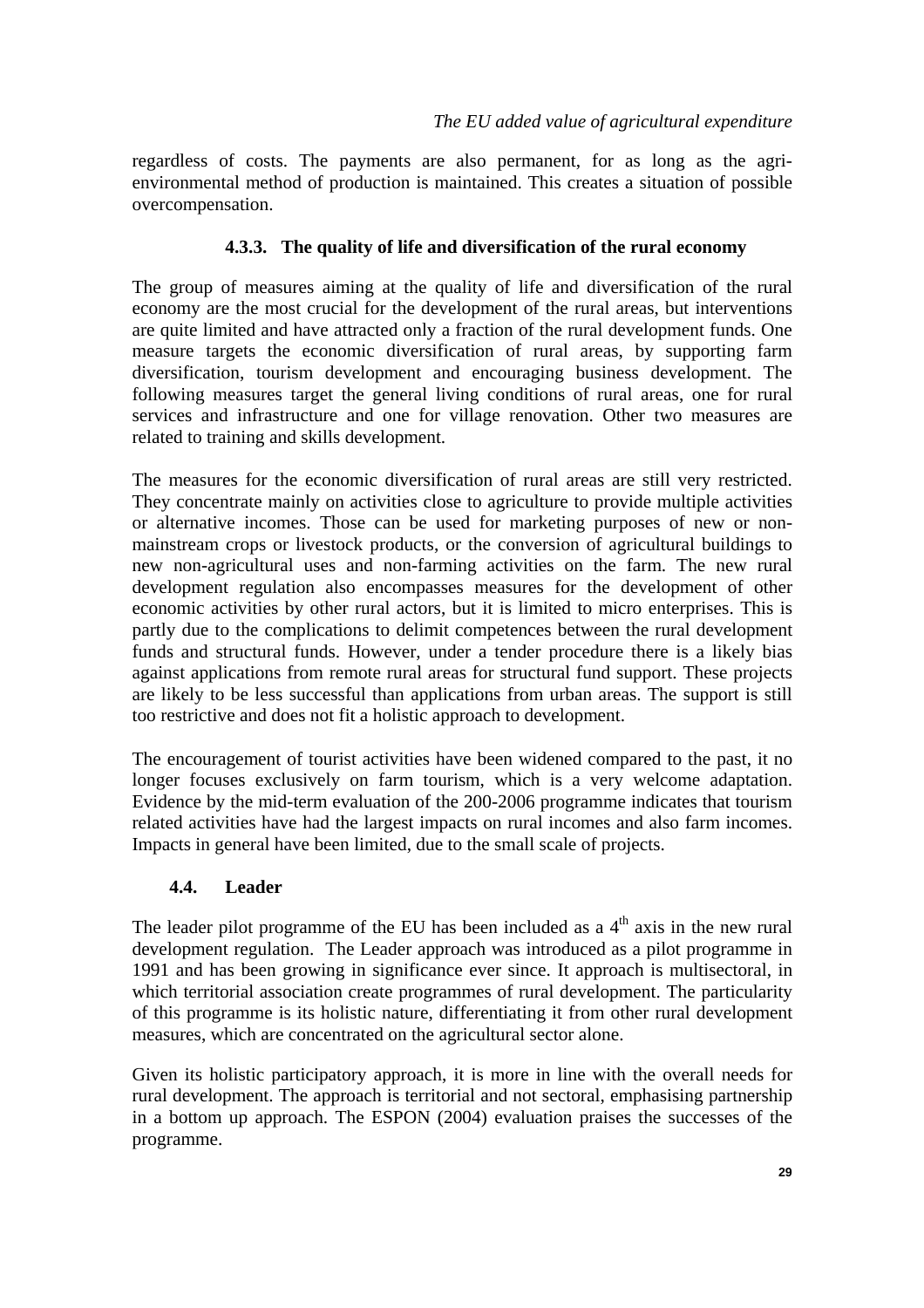## *The EU added value of agricultural expenditure*

<span id="page-29-0"></span>According to the latest evaluation the Leader programmes have been successful (ÖIR, 2006). Contrary to the more single farm specific project system for other rural development measures, Leader is based on a strategy based on the endogenous growth potential of the areas it is adopted. Farm and non farm investments are combined to develop the most promising sectors of the area. The Community aspect of its projects has wider effect on the rural areas as it encourages and motivates further actions beyond those in the plan.

One of the main results of the programme has been to pinpoint the elements which are necessary for fostering endogenous growth. Leader programmes are not easy but generate innovative strategies to development. It can be widened to encourage cooperation between the rural areas or between rural and urban areas.

Its strategy based approach has a higher chance to generate lasting improvements compared to a sectorally based policy. The leader programmes are attributed considerable increases in employment. The policy is still in its infancy and the coordination with other rural development policies need reinforcing. Funding and the integration of Leader into mainstream rural development is very weak. Also the coordination between the main rural development measures and Leader measures still weak.

## **4.5. Increasing the value added for the rural development programme**

The rural development programme aims at protecting the rural areas and developing their economies. Successes with considerable value added can be found in the agrienvironmental programmes and in the Leader programmes, with more mixed results for other measures. Funds to reach EU standards are important, especially in the new member states, where standards are still bellow the necessary levels. The rural development programme is also developing into an interesting instrument to help the rural areas find their endogenous growth potential.

Academic research and work by the OECD (1996, 2001, 2003 and 2006; Saraceno, 2003) indicate that a successful rural development policy aimed at the encouraging the endogenous economic potential of rural areas cannot be achieved through a sectoral approach. Most studies consider that rural development is better achieved by holistic actions targeting all activities in the rural economy. Even in the most rural of all regions of the EU, employment in agriculture does not match employment in services and industry. The decline in the rural areas is generally attributed by the aforementioned studies to the decline of infrastructure quality and services in rural areas, not farming.

As funding is limited, increasing holistic approaches can only be done by reforming the direct payments distribution and transferring more funds to rural development and/or by changing the existing financial allocation within the axes of the rural development policy. An increase in importance of the leader approach and more measures to increase the overall human capital of the rural areas would increase the value added.

For specific measures, value added generation is hampered by the lack of better targeting of areas or specific groups in need. To increase the value added potential of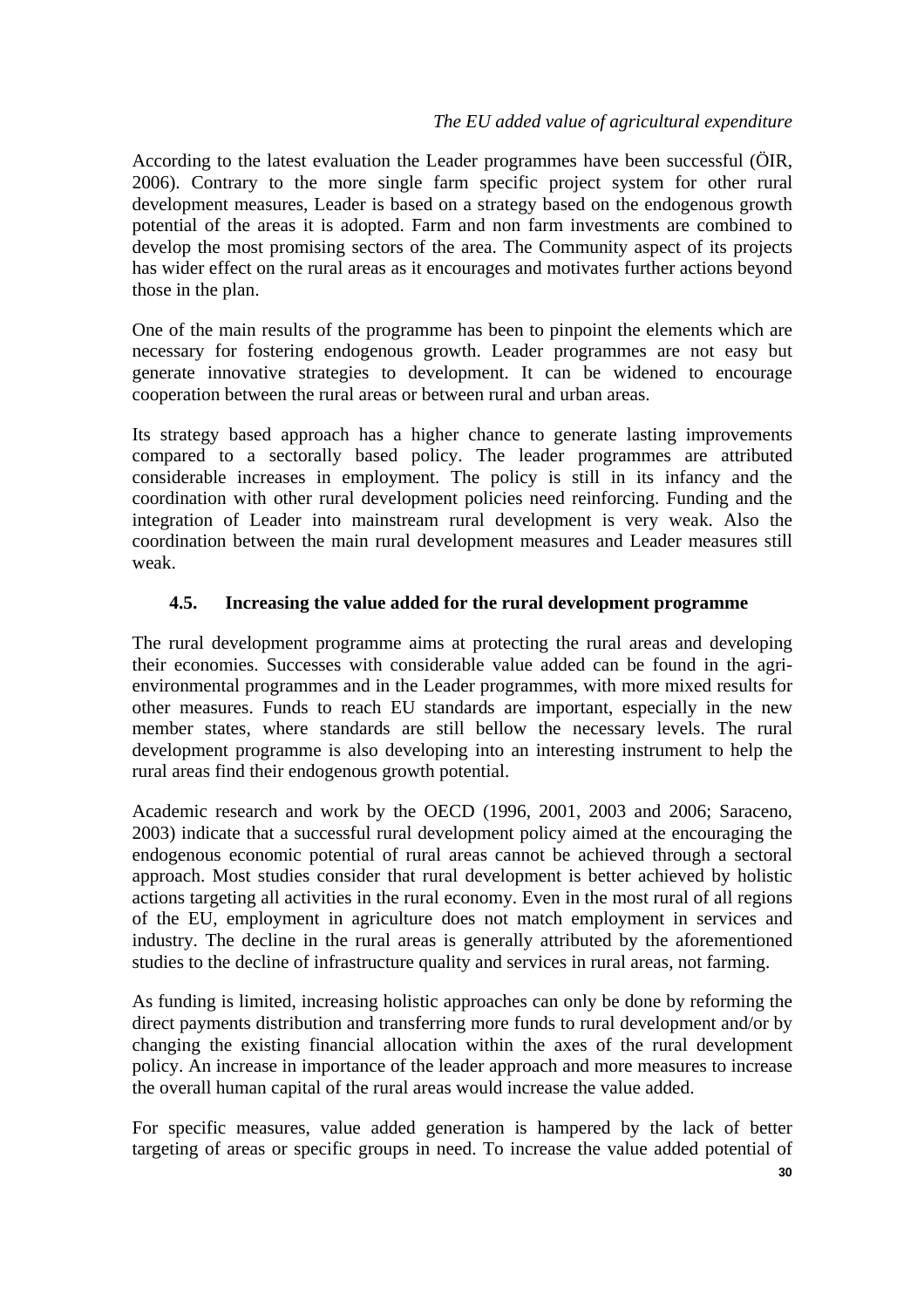<span id="page-30-0"></span>the policy, fund design should correspond more to the objectives and the target groups. Needed reforms for the LFA policies are an important case. Weak output obligations and lack of clear controls, means that their effect is sometimes reduced to a pure financial transfer with little value added, while opportunity costs are high.

Maximising value added requires to review eligibility criteria of the measures and see how to target specific areas and groups better. This means introducing clearer criteria and different ones for measures aiming at different groups. This means that while agrienvironmental measures should be open to all farmers across the EU, other investments should concentrate more on specific territories and groups.

Protecting the environment, increasing the quality of food products, fostering the tourist value of the rural areas and developing their endogenous growth have a reasonable claim of generating a European value added. The mechanisms to do so have to be fine tuned.

### **5. CONCLUSIONS**

The analysis presented in this paper does not give a magnitude of the value added from the CAP and rural development, for this would require specific studies of the impact of different interventions. Given the heterogeneity of the agricultural sector, the impacts are also location and problem-specific. Evaluations of the policies as performed today are still not rigorous enough to get such an answer.

Value added from public interventions is generated when a policy is devised efficiently to tackle market failures or to generate desired social goods, based on actual needs and avoiding unnecessary opportunity costs. Each public expenditure constitutes a loss of opportunities in other spheres.

Some aspects have to be improved considerably to be able to ensure an increase in quality of policies and their value added:

- Targeting of policies
- Widening the scope of intervention to non farm activities
- Evaluation quality

A review of the literature and an analysis of the policy structure reveal that many measures could be improved to increase their value added and that direct support is highly inefficient and detrimental in terms of efficiency and value added the way they are designed. For direct payments the reason is simple: the stated objectives and the policy design are unrelated. New aims and objectives have been added onto payments that are not devised to address them. Payments intensity and distribution are based on yields nearly two decades ago, routinely relabelled and with obligations added to them without any cost based approach. Benefits that may accrue from the policy are overshadowed by the over- or even under-compensation for costs incurred to implement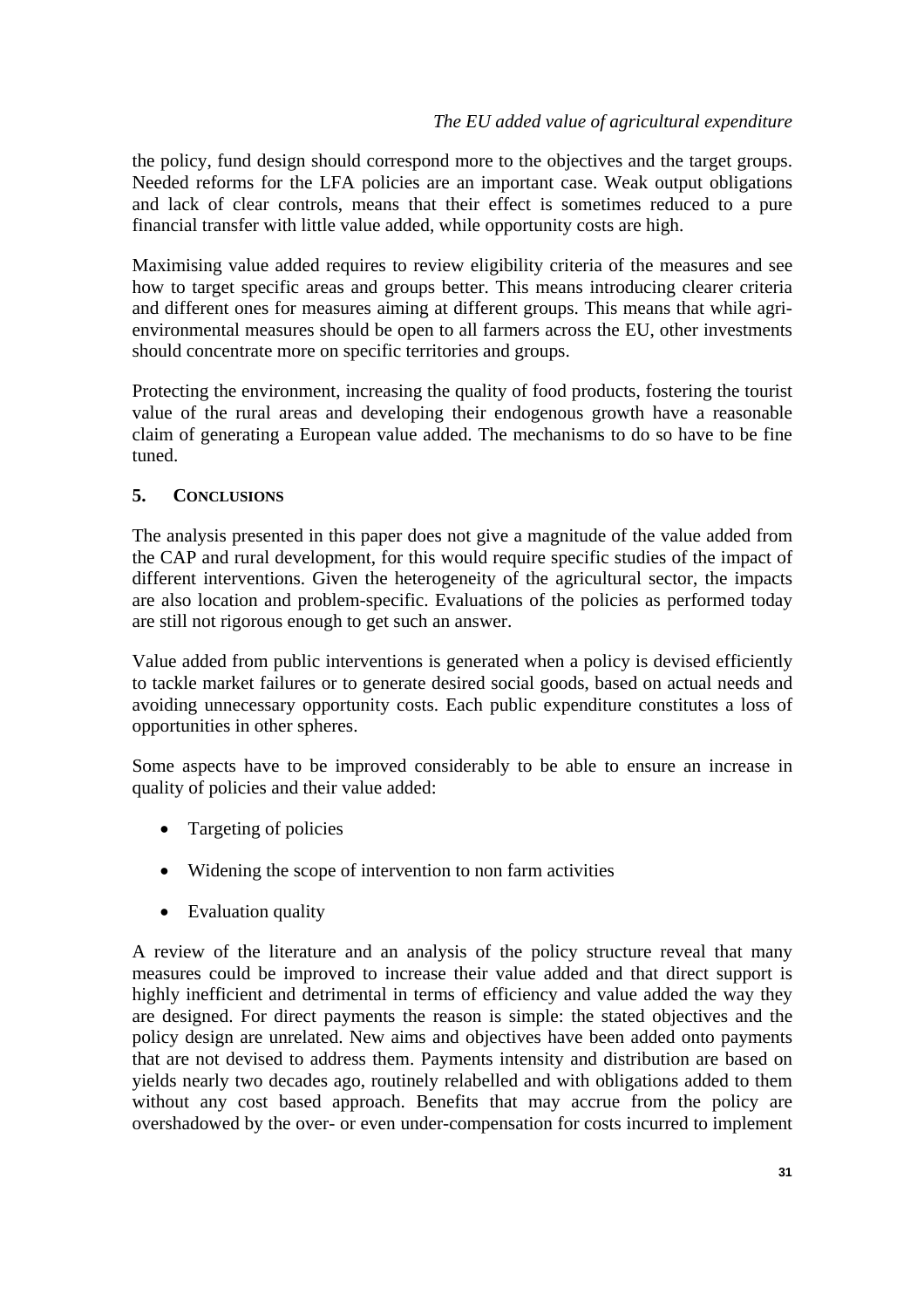the cross-compliance obligations. By being unrelated to objectives and uneven across areas, farmers (read EU citizens) are also treated unequally.

To the question of whether the CAP and the rural development policies generate the potentially highest value added in the areas in which they intervene, the answer is negative for the CAP direct payments, and variable for rural development, depending on the measure. For both the value added could be increased considerably by improving the rationale and targeting of support.

The question of whether the value added generated in terms of economic returns is sufficiently high in comparison to the opportunity costs, the answer is globally negative even if for specific measures it is not. A better devised policy could achieve the same results at a fraction of the costs, allowing for other important investments. For the same cost, the results could be much improved.

This paper does not challenge the EU's budget role or the multifunctionality of the agricultural sector and the need to support it. It questions the maintenance of a support system based on claimed objectives with instruments that are not designed to address them or that are too loosely targeted. The present and future problems of the agricultural sector and rural areas require serious attention and a policy able to respond to them.

The way forward is to link the support to the actual problems addressed, ending the remaining link of support to historical yields. CAP and rural development funds should be free to be redistributed according to modern needs of the sector and the rural areas, concentrating funds where needed. Payments should be targeted at specific objectives and based on costs of implementation. This means separating and the income support component from the basic cross compliance funds or other objectives, and basing payments on territorial and farm holding needs basis. If direct payments are used for income support, those should be devised as such, targeting farm households in financial difficulties and regularly reassessed. Payments for specific farming practices should have a better relation to the costs of those practices. It is also questionable if good farming practices which are statutory should be financed for farms with large turnovers.

Rural development policies are moving in the right direction, but targeting the endogenous growth potential of rural areas requires much more support to non agricultural activities. The redistribution of resources between the direct payments and rural development should be increased and the shares of funding between the 4 axes of the policy changed.

The new evaluation guidelines for rural development should improve policy decisionmaking in the future. The present quality of national evaluations is too variable.

It will not be possible to demonstrate unequivocally that the agriculture and rural development expenditures today and in future do or do not generate a European value added superior to some policy alternatives or vice versa. Much will be based on social values and circumstances of the moment. Nevertheless, it is clear that the policy is very inefficient in achieving its objectives, thus to maintain the support Europe's agriculture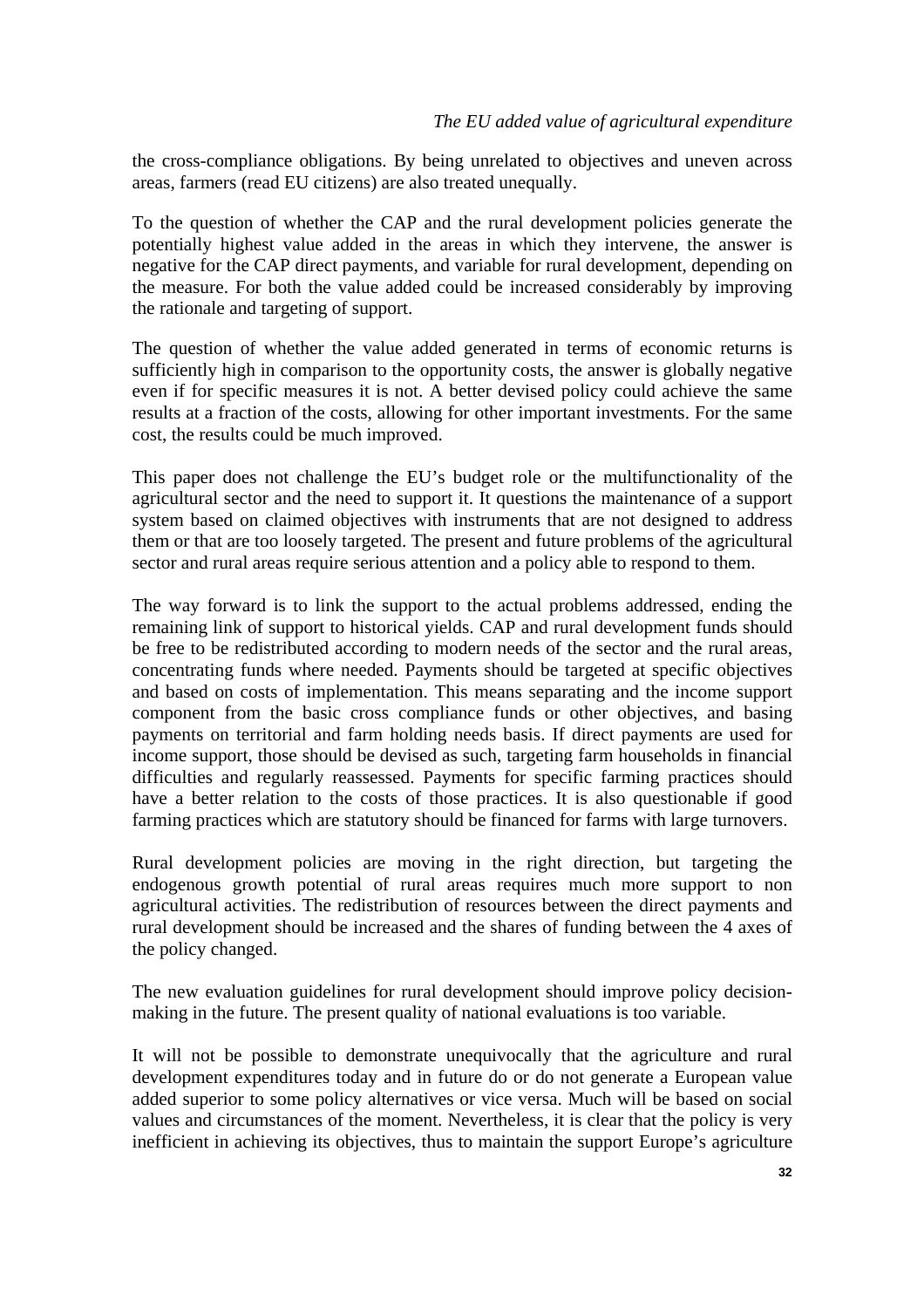and the rural areas. The measures should be better targeted to the very real challenges that exist in the food sector and rural areas and redeploy the existing means efficiently.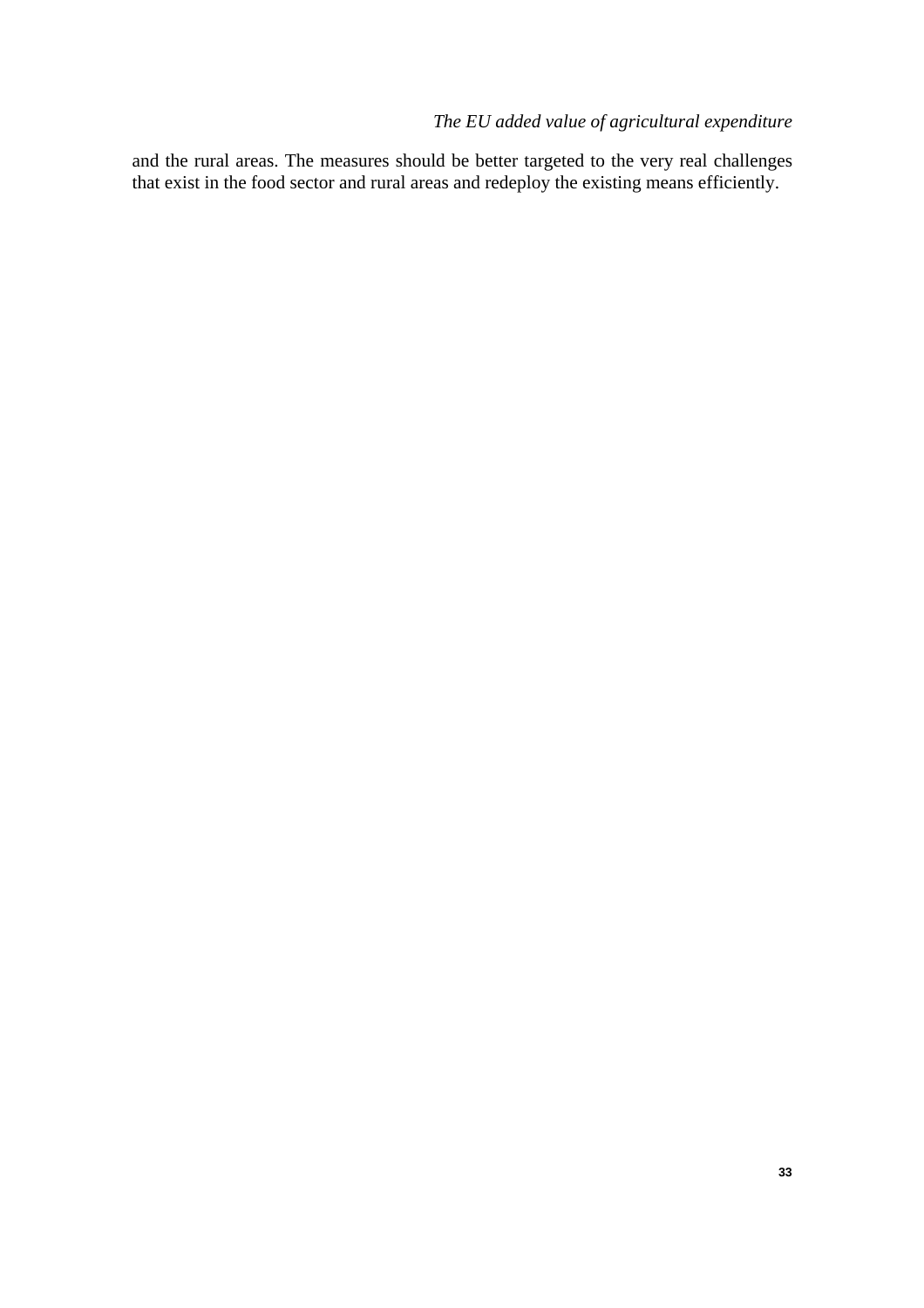#### **Bibliography**

Agra CEAS (2005a), 'Synthesis of rural development mid term evaluation, Lot 1, EAGGF guarantee, Final report for the European Commission, Job No2182/BDB/November 2005

Agra CEAS (2005b), 'Synthesis of rural development mid term evaluation, Lot 11, EAGGF guidance, Final report for the European Commission, Job No2181/BDB/November 2005

AGRINERGY project (2007), 'EU Bioenergy Policies and their Impacts on Rural Areas and Agriculture Policies', Draft WP No. 1: "General Survey", 2007

Baldwin R. (2005), 'The real budget battle. Une crise peut en cacher une autre', CEPS policy brief No 76, Brussels

Bradi et al. (2007), 'Environmental Impacts of Decoupled Agricultural Support: a Regional Assessment', IDEMA deliverable 24, SLI working paper 2007:1

Buckwell A. and Armstrong-Brown S. (2004), 'Changes in farming and future prospects – technology and policy', IBIS, Volume 146, Supplement 2, November 2004 , pp. 14-21(8), Blackwell Publishing

Caskie, P., J. Davies, D. Campbell, M. Wallace (2003), 'The EU Farmer Early Retirement Scheme: A Tool for Structural Adjustment', Paper presented at the 77th Annual Conference of the Agricultural Economics Society, University of Plymouth, Seal-Hayne Campus.

Darnhofer I. and Schneeberger W. (2007), 'Impacts of voluntary agri-environmental measures on Austria's agriculture', [International Journal of Agricultural Resources,](http://www.inderscience.com/browse/index.php?journalID=1&year=2007&vol=6&issue=3)  [Governance and Ecology 2007 - Vol. 6, No.3 pp. 360 - 377](http://www.inderscience.com/browse/index.php?journalID=1&year=2007&vol=6&issue=3).

ESPON (2004), 'The territorial Impact of the CAP and Rural Development Policy', ESPON project 2.1.3, final report, August 2004.

European Commission (2003), 'Agriculture and the Environment', factsheet, December 2003.

European Commission (2004), Proposal for a Council Regulation on support to Rural Development by the European Agricultural Fund -for Rural Development, Extended Impact Assessment, Commission staff working paper, COM(2004)490 final.

European Commission (1997), Rural Developments, CAP 2000 Working Document, June, Brussels.

European Commission (2005), 'Agri-Environment Measures – Overview on General Principles, Types of Measures, and Application', DG Agriculture, March 2005, Brussels.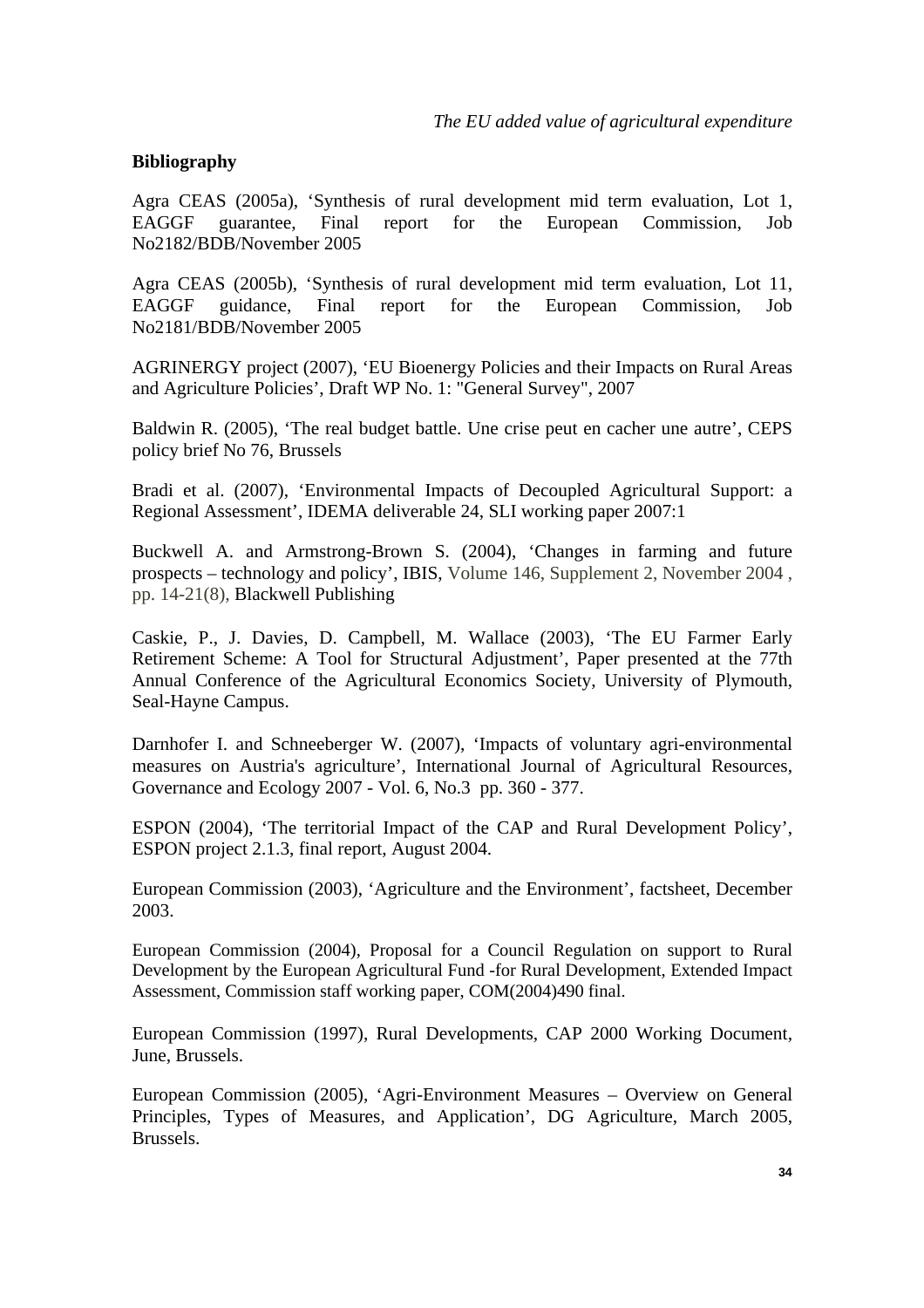European Commission (2006), 'EU rural development monitoring data - Synthesis report for 2001-2003', SEC(2006) 508

Gross, D. and Micossi, S. (2005), "A Better Budget for the European Union – More Value for Money, More Money for Value", Centre for European Policy Studies (CEPS) Policy Brief No. 66 (www.ceps.be)

Gonzalez Regidor J. (2005), 'La Multifunctionalité et la PAC: Proposition Territoriale', étude, Parlement Europeen, IP/B/AGRI/ST/2004\_009

IEEP (2006), 'An evaluation of the Less favoured Area Measure in the 25 Member States of the European Union', Report prepared by the Institute for European Environmental Policy for DG Agriculture, November 2006

Lampkin N., C. Foster and S. Padel (1999), 'The Policy and Regulatory Environment for Organic Farming in Europe: Country Reports', Organic Farms in Europe: Economics and Policy, Volume 2.

Nùnez Ferrer J. (2004), 'Reassessing the Strategy and Functioning of Rural Development in the EU', paper presented at the Conference Europe at the Margins: EU Regional Policy, Peripherality and Rurality, l5th & 16th April 2004, University of Angers, Angers, France.

Núñez Ferrer, J. (2007), 'EU budget and policy reforms in order to promote economic growth', Paper prepared for the Swedish Institute for Growth Policy Studies, ITPS working paper R2007:015, Sweden.

Persson, T., Roland, G. and Tabellini, G. (1996), 'The Theory of Fiscal Federalism: What does it mean for Europe?', IGIER Working Paper No. 101 (www.igier.unibocconi.it)

OECD (1996), Territorial Indicators of Employment – Focusing on Rural Development, OECD, Paris.

OECD (2001), 'OECD Territorial Outlook – Territorial economy', OECD, Paris

OECD (2003a), 'Farm Household Income: Issues and Policy Responses', OECD, Paris.

OECD (2003b), 'The Future of Rural Policy – from Sectoral to Place Based Policies in Rural Areas', OECD, Paris.

OECD (2004), 'Analysis of the 2003 CAP reform', OECD, Paris.

OECD (2006), 'The New Rural Paradigm: Policies and Governance', OECD, Paris.

ÖIR (2006), 'Synthesis of mid term evaluations of Leader + programmes', Final report for the European Commission, November 2006 / ANr. A 2936.10 (100026)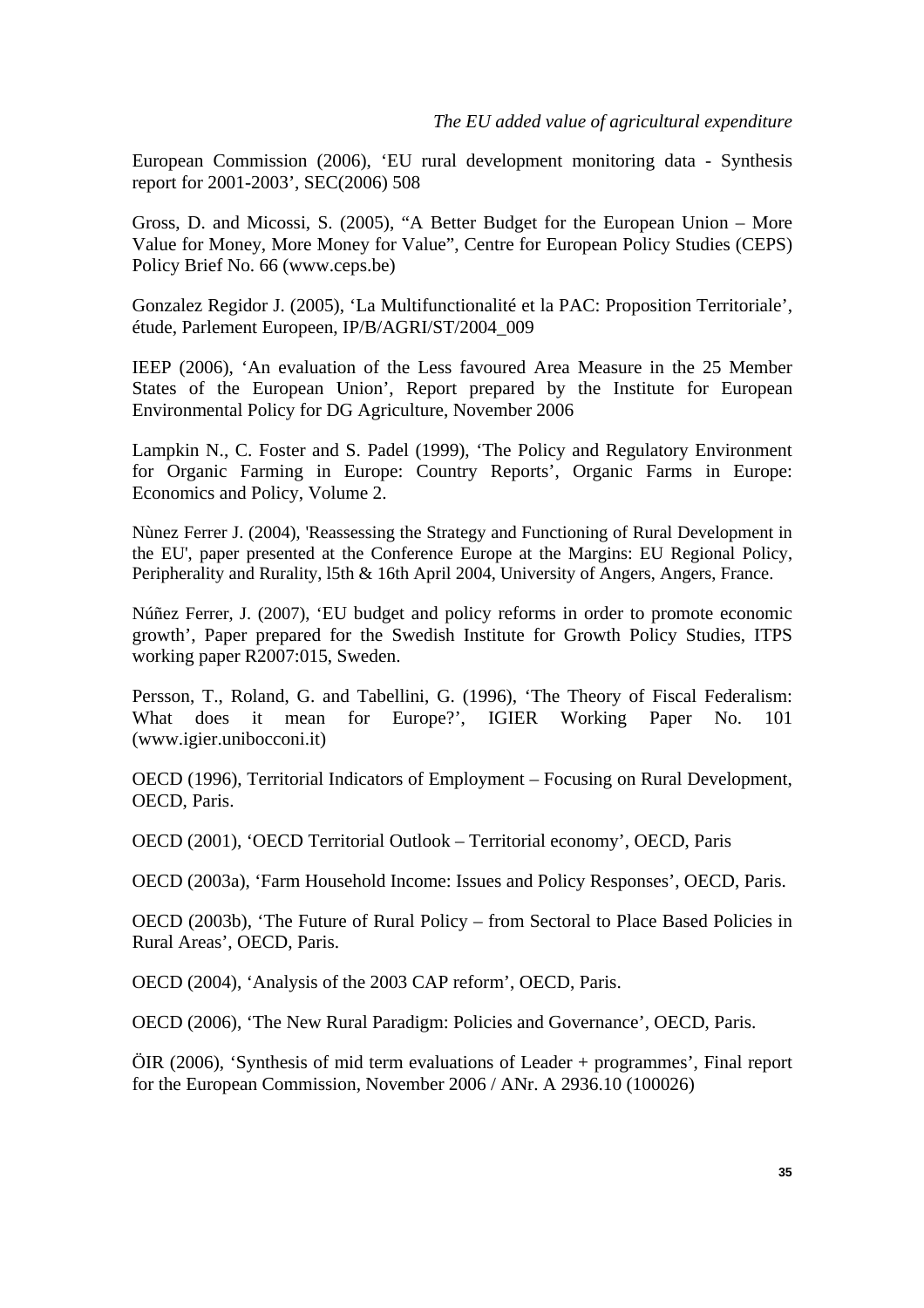Persson, T., Roland, G. and Tabellini, G. (1996), 'The Theory of Fiscal Federalism: What does it mean for Europe?', IGIER Working Paper No. 101 (www.igier.unibocconi.it)

Saraceno E. (2003), 'Rural Development Policies and the Second Pillar of the Common Agricultural Policy', paper for the Working group 'Vision for Sustainable Rural Economies in an Enlarged Europe', Academy for Spatial Research and Planning, ARL.

SER (2006), 'Co-financing of the Common Agricultural Policy', The Social and Economic Council, The Netherlands.

Sumpsi J.-M., Buckwell A., 2002, 'Greening the CAP: The future of the first pillar', ARL Working Paper, Hanover, Germany.

Tabellini, G. (2002), 'The Assignment of Tasks in an Evolving European Union', CEPS Policy Brief No. 10 (www.ceps.be)

Terluin, I.J. and J.H. Post (1999), 'Employment in leading and lagging rural regions of the EU: summary report of the RUREMPLO project', The Hague, LEI-DLO

Wichern R. (2004), 'The Economics of the Common Agricultural Policy', European Economy, Economic papers, DG Economic and Financial Affairs, European Commission.

Zografia B. (2007), 'The Territorial Impact of the Farmers' Early Retirement Scheme', Sociologia Ruralis**,** Vol. 47 Issue 3 Page 246 July 2007